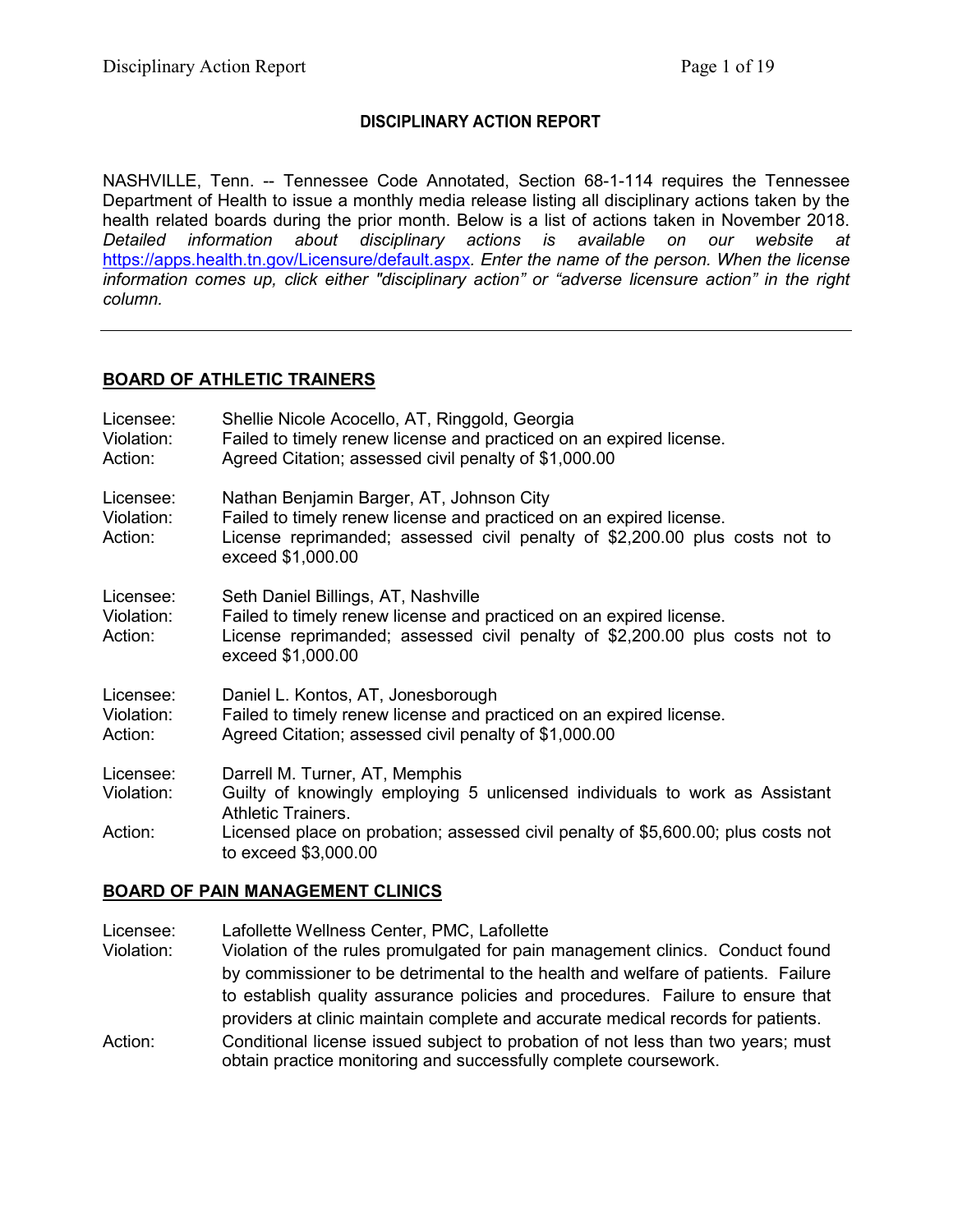## **BOARD OF DENTISTRY**

| Licensee:                          | Souphaphonh Kounlavong, DA, LaVergne                                                                                                                                                                                                                                                                                                               |
|------------------------------------|----------------------------------------------------------------------------------------------------------------------------------------------------------------------------------------------------------------------------------------------------------------------------------------------------------------------------------------------------|
| Violation:                         | Failed to properly maintain sufficient continuing education credits                                                                                                                                                                                                                                                                                |
| Action:                            | Agreed Citation; assessed civil penalty of \$150.00                                                                                                                                                                                                                                                                                                |
|                                    | <b>BOARD OF MASSAGE LICENSURE</b>                                                                                                                                                                                                                                                                                                                  |
| Licensee:                          | Robin Vanessa Blaisdell, LMT, Olive Branch                                                                                                                                                                                                                                                                                                         |
| Violation:                         | Failed properly maintain sufficient continuing education credits                                                                                                                                                                                                                                                                                   |
| Action:                            | Agreed Citation; assessed civil penalty of \$400.00                                                                                                                                                                                                                                                                                                |
| Licensee:                          | Juanjuan Dai, Applicant, Murfreesboro                                                                                                                                                                                                                                                                                                              |
| Violation:                         | Failed to complete massage education prior to testing for the MBLEx                                                                                                                                                                                                                                                                                |
| Action:                            | Application denied                                                                                                                                                                                                                                                                                                                                 |
| Licensee:                          | Angela Leanne Dugan, LMT, Chattanooga                                                                                                                                                                                                                                                                                                              |
| Violation:                         | Failed properly maintain sufficient continuing education credits                                                                                                                                                                                                                                                                                   |
| Action:                            | Agreed Citation; assessed civil penalty of \$425.00                                                                                                                                                                                                                                                                                                |
| Licensee:<br>Violation:<br>Action: | Robin Gill, Applicant, Collinwood<br>Abuses or is addicted to the habitual use of intoxicating liquors, drugs or<br>stimulants to such an extent as to incapacitate such person's performance of<br>professional duties.<br>Application denied                                                                                                     |
| Licensee:<br>Violation:<br>Action: | Jessea Hader, LMT<br>Failed to properly maintain sufficient continuing education credits.<br>May not reinstate license until applicant either submits proof of completing<br>2011/2012 continuing education credits or makes them up; agrees that Board<br>may assess civil penalties upon reinstatement; assessed costs not to exceed<br>\$300.00 |
| Licensee:                          | Mingxue Jin, LMT, Prattville                                                                                                                                                                                                                                                                                                                       |
| Violation:                         | Failed properly maintain sufficient continuing education credits                                                                                                                                                                                                                                                                                   |
| Action:                            | Agreed Citation; assessed civil penalty of \$775.00                                                                                                                                                                                                                                                                                                |
| Licensee:                          | Joann Lale, LMT, Maryville                                                                                                                                                                                                                                                                                                                         |
| Violation:                         | Failed to timely renew license and practiced on a lapsed license                                                                                                                                                                                                                                                                                   |
| Action:                            | Agreed Citation; assessed civil penalty of \$1,250.00                                                                                                                                                                                                                                                                                              |
| Licensee:                          | Jianmei Liu, LMT, Hendersonville                                                                                                                                                                                                                                                                                                                   |
| Violation:                         | Failed to timely renew license and practiced on a lapsed license                                                                                                                                                                                                                                                                                   |
| Action:                            | Agreed Citation; assessed civil penalty of \$1,100.00                                                                                                                                                                                                                                                                                              |
| Licensee:<br>Violation:<br>Action: | Jun Liu, Applicant, Clarksville<br>Guilty of inaccuracies and inconsistencies in the application. Guilty of fraud in<br>the practice of massage or fraud or deceit in the licensee's admission to the<br>practice of massage. Guilty of practicing massage without a license.<br>Application denied                                                |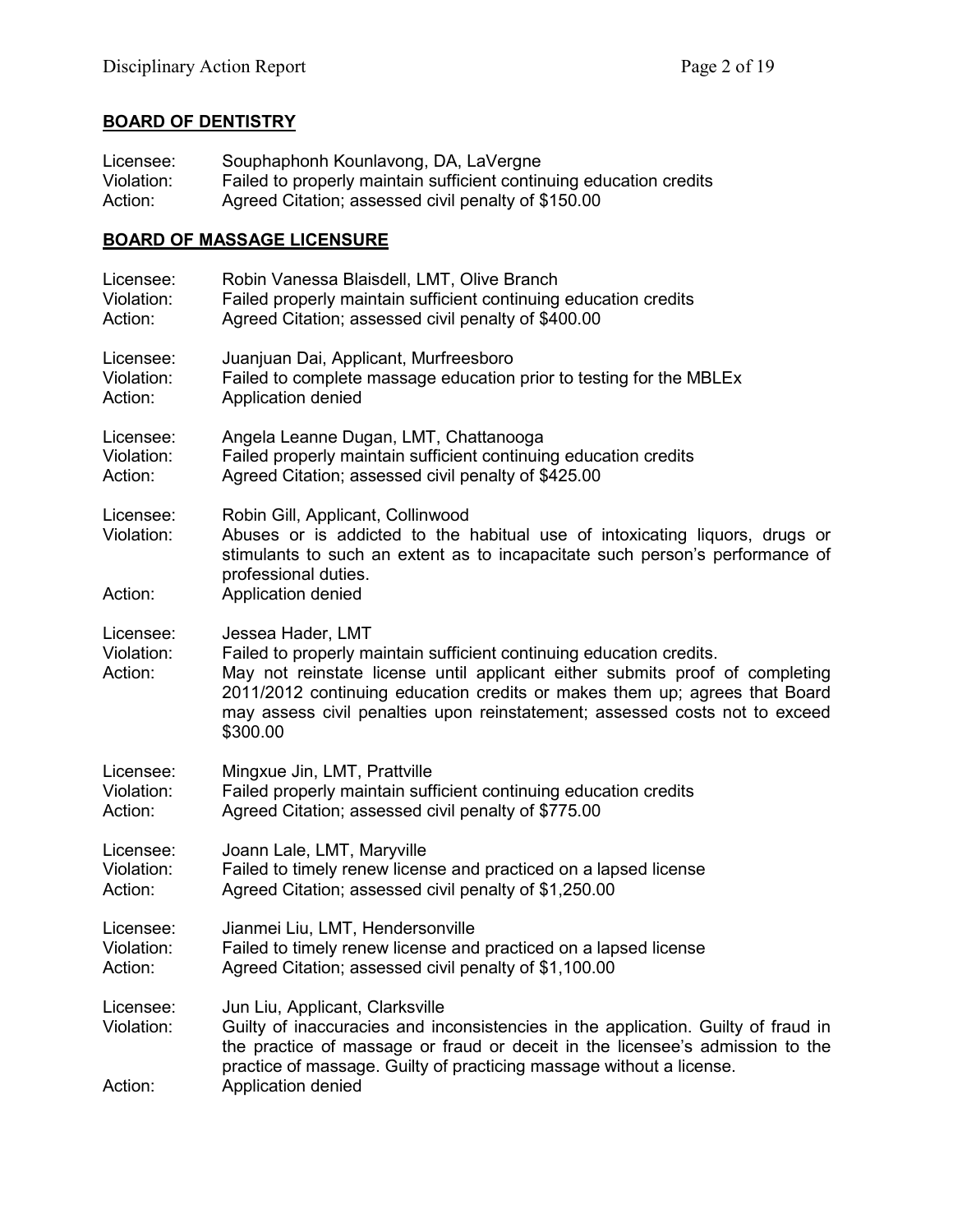| Licensee:<br>Violation:<br>Action: | John Park Lord, LMT, Gray<br>Failed to timely renew license and practiced on a lapsed license<br>Agreed Citation; assessed civil penalty of \$300.00                                                                                           |
|------------------------------------|------------------------------------------------------------------------------------------------------------------------------------------------------------------------------------------------------------------------------------------------|
| Licensee:<br>Violation:            | Lucky 7 Healing Center Establishment, Franklin<br>Guilty of employing unlicensed massage therapists. Persons or massage<br>establishments engage in massage for compensation shall be licensed by the<br>massage licensure board.              |
| Action:                            | License Revoked (August 31, 2018); assessed civil penalty of \$2,000.00 plus<br>costs not to exceed \$3,000.00                                                                                                                                 |
| Licensee:<br>Violation:            | Lucky 7 Healing Center Establishment Applicant, Franklin<br>Guilty of fraud in the practice of massage or fraud or deceit in the licensee's<br>admission to the practice of massage                                                            |
| Action:                            | Application denied                                                                                                                                                                                                                             |
| Licensee:<br>Violation:<br>Action: | Vickie Maureen Martinez-Cordero, LMT, Limestone<br>Failed to properly maintain sufficient continuing education credits<br>Agreed Citation; assessed civil penalty of \$775.00                                                                  |
| Licensee:<br>Violation:<br>Action: | JoyLee Martinez-Salome, Nashville<br>Abuses or is addicted to the habitual use of intoxicating liquors, drugs or<br>stimulants to such an extent as to incapacitate such person's performance of<br>professional duties.<br>Application denied |
|                                    |                                                                                                                                                                                                                                                |
| Licensee:<br>Violation:            | Helen Marie Mathews, Applicant, Maryville<br>Guilty of fraud in the practice of massage or fraud or deceit in the licensee's<br>admission to the practice of massage. Guilty of practicing massage without a<br>license.                       |
| Action:                            | Application denied                                                                                                                                                                                                                             |
| Licensee:<br>Violation:<br>Action: | Christina Marie Mobley, LMT, Cordova<br>Failed to timely renew license and practiced on a lapsed license<br>Agreed Citation; assessed civil penalty of \$750.00                                                                                |
| Licensee:<br>Violation:            | Pure Life Massage & Wellness, Establishment, Franklin<br>Guilty of employing unlicensed massage therapists. Persons or massage<br>establishments engage in massage for compensation shall be licensed by the<br>massage licensure board.       |
| Action:                            | License placed on probation; assessed civil penalty of \$1,500.00 plus costs not<br>to exceed \$1,000.00.                                                                                                                                      |
| Licensee:<br>Violation:<br>Action: | Jane Ellen Quinn, LMT, Smyrna<br>Failed to properly maintain sufficient continuing education credits<br>Agreed Citation; assessed civil penalty of \$225.00                                                                                    |
| Licensee:<br>Violation:<br>Action: | Hong Shen, Applicant, Oak Park, Illinois<br>Failed to complete massage education prior to testing for the MBLEx<br>Application denied                                                                                                          |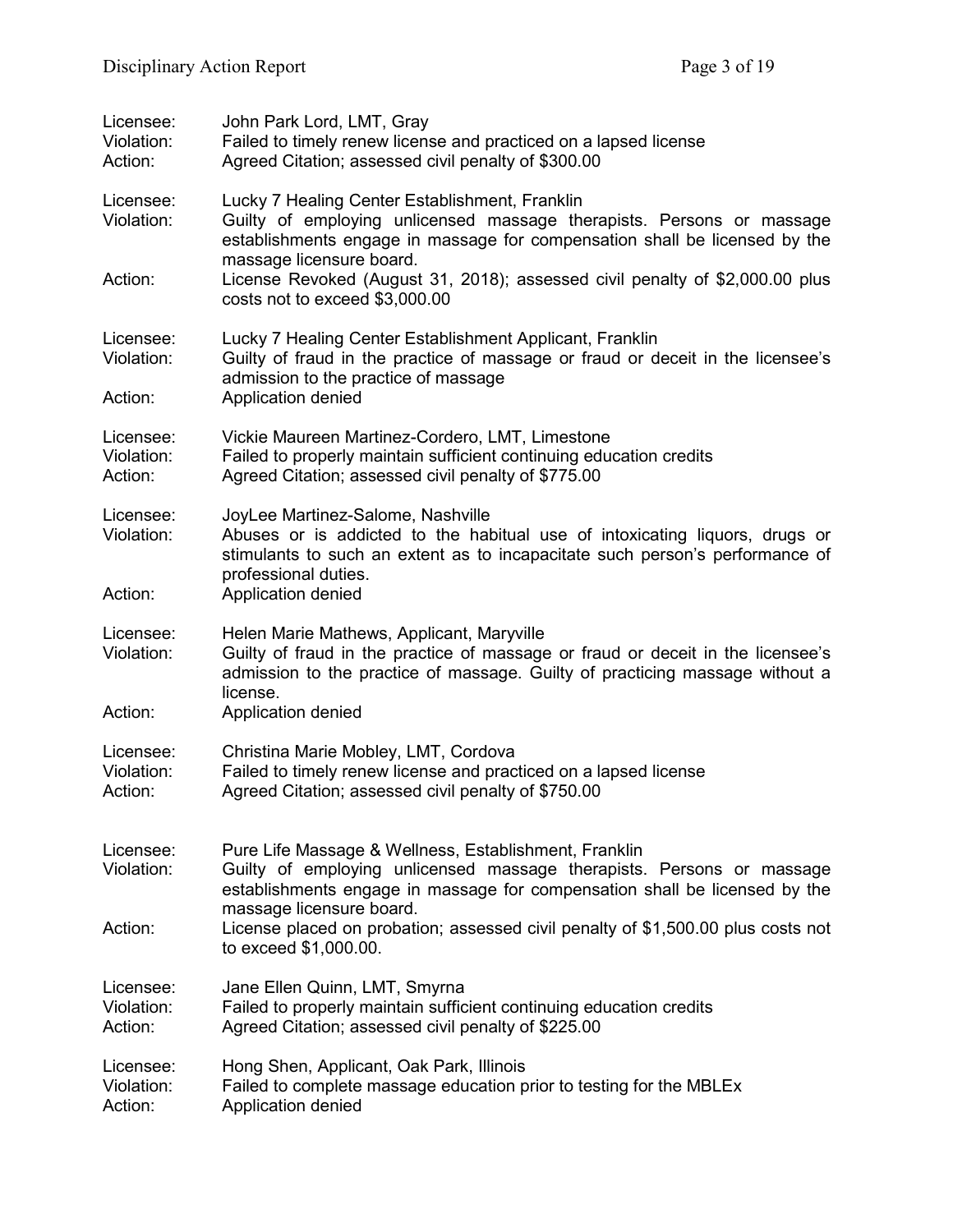| Licensee:<br>Violation:<br>Action: | Jill Shirrel, LMT, Brentwood<br>Failed to properly maintain sufficient continuing education credits<br>May not reinstate retired license until completing at least 13 continuing<br>education hours; assessed civil penalty of \$650.00 plus costs not to exceed<br>\$1,000.00 |
|------------------------------------|--------------------------------------------------------------------------------------------------------------------------------------------------------------------------------------------------------------------------------------------------------------------------------|
| Licensee:<br>Violation:<br>Action: | Yi Sun, LMT, Hermitage<br>Failed properly maintain sufficient continuing education credits<br>Agreed Citation; assessed civil penalty of \$200.00                                                                                                                              |
| Licensee:<br>Violation:<br>Action: | Kendra Lenice Thomas, LMT, Brownsville<br>Failed to properly maintain sufficient continuing education credits<br>Conditional renewal granted; must complete 23 continuing education hours in 6<br>months.                                                                      |
| Licensee:<br>Violation:<br>Action: | Lianji Wu, LMT, Collierville<br>Failed to timely renew license and practiced on a lapsed license<br>Agreed Citation; assessed civil penalty of \$500.00                                                                                                                        |
| Licensee:<br>Violation:<br>Action: | Adrienne Waits, LMT, Memphis<br>Failed to timely renew license and practiced on a lapsed license<br>Agreed Citation; assessed civil penalty of \$100.00                                                                                                                        |
| Licensee:<br>Violation:            | He Zhang, Applicant, Clarksville<br>Failed to provide legitimate documentation from the massage school purportedly<br>attended. Guilty of fraud in the practice of massage or fraud or deceit in the<br>licensee'                                                              |
| Action:                            | Application denied                                                                                                                                                                                                                                                             |

## **BOARD OF MEDICAL EXAMINERS**

| Licensee:  | John Austin, MD, Nashville                                          |
|------------|---------------------------------------------------------------------|
| Violation: | Failed to properly maintain sufficient continuing education credits |
| Action:    | Agreed Citation; assessed civil penalty of \$2,675.00               |

Licensee: Thomas K. Ballard, III., M.D., Jackson Guilty of unprofessional conduct; prescribing dangerous drugs or controlled substances without observing all Board guidelines; gross health care liability or a pattern of continued or repeated health care liability, ignorance, negligence or incompetence in the course of medical practice; prescribing controlled substances without first performing an appropriate history and physical examination, making a diagnosis based upon the examination and diagnostic and laboratory tests consistent with good care, formulating a therapeutic plan and discussing it with the patient, and insuring the availability of a physician or coverage of that patient for appropriate follow-up care, and documenting the same; prescribing controlled substances for the treatment of nonmalignant pain at a pain management clinic without documenting the reason for prescribing the given quantity in that patient's record; failing to keep and maintain medical records or summaries such as is necessary to insure that a subsequent treating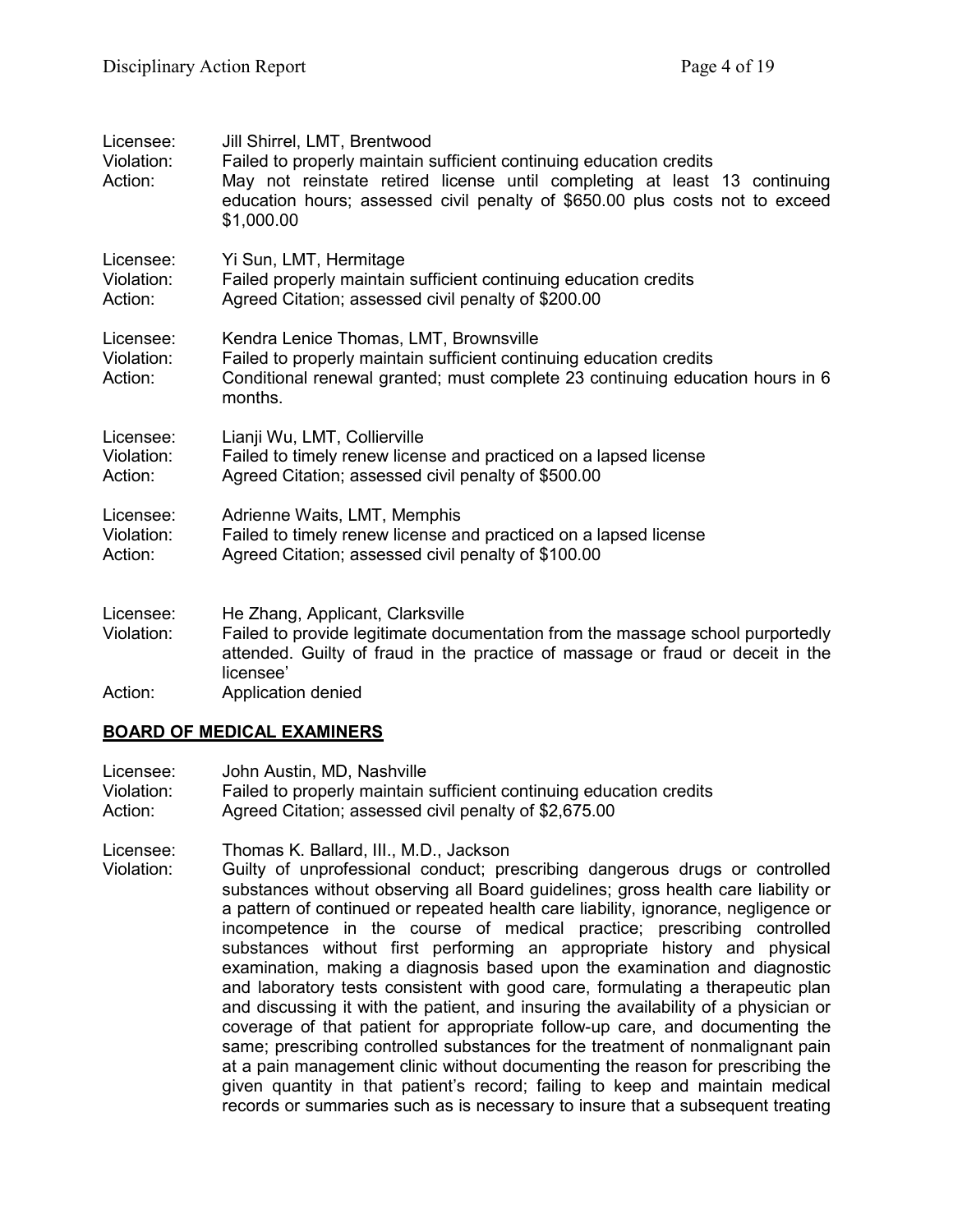| Action:                            | physician can both ascertain the basis for the diagnosis and provide continuity<br>of care.<br>License placed on probation for not less than two years; required to obtain and<br>comply with practice monitoring for not less than one year; required to complete<br>courses on medical record keeping and prescribing controlled substances;<br>assessed civil penalty of \$1,100.00 plus costs not to exceed \$20,000.00                    |
|------------------------------------|------------------------------------------------------------------------------------------------------------------------------------------------------------------------------------------------------------------------------------------------------------------------------------------------------------------------------------------------------------------------------------------------------------------------------------------------|
| Licensee:<br>Violation:<br>Action: | Bendik L. Clark, MD, Marshall, North Carolina<br>Guilty of engaging in in appropriate communications and conduct with three<br>patients, one of which resulted in a sexual relationship. Failure to maintain<br>advocacy of Tennessee Medical Foundation. Guilty of disciplinary action by<br>Virginia Board of Medicine and North Carolina Medical Board.<br>License suspended; assessed civil penalty of \$3,000.00 plus costs of the cause. |
| Licensee:<br>Violation:<br>Action: | Desta Cole, AMDX, Goodlettsville<br>Failed to properly maintain sufficient continuing education credits<br>Agreed Citation; assessed civil penalty of \$400.00                                                                                                                                                                                                                                                                                 |
| Licensee:<br>Violation:            | Douglas H. Gaither, M.D., Davenport, Iowa<br>Disciplinary action taken in another state. Guilty of violating appropriate<br>professional boundaries and indiscriminately or promiscuously prescribing<br>controlled substances in violation of the laws and rules governing the practice of<br>medicine in Iowa.                                                                                                                               |
| Action:                            | License reprimanded; assessed civil penalty of \$1,000.00 plus costs not to<br>exceed \$2,000.00                                                                                                                                                                                                                                                                                                                                               |
| Licensee:<br>Violation:<br>Action: | Kamela Lee, MD, Memphis<br>Failed to properly maintain sufficient continuing education credits<br>Agreed Citation; assessed civil penalty of \$4,000.00                                                                                                                                                                                                                                                                                        |
| Licensee:<br>Violation:            | Robert Locklear, Applicant, Greeneville<br>Applicant was instructed on November 28, 2017 to complete a formal<br>assessment and to consult with Medical Consultant to devise a proposed re-<br>entry plan                                                                                                                                                                                                                                      |
| Action:                            | Conditional license granted with 6 months monitoring; a report of fitness to<br>practice and maintenance of Tennessee Medical Foundation advocacy for the<br>duration of licensure in the State of Tennessee.                                                                                                                                                                                                                                  |
| Licensee:<br>Violation:            | Gary L. Murray, MD, Germantown<br>Guilty of prescribing controlled substances to immediate family members and<br>providing non-emergent care to immediate family members, including his<br>parents, for major long-term illnesses. Failure to create and or maintain a<br>medical record for every prescription provided to family members.                                                                                                    |
| Action:                            | License placed on probation for 2 years with course requirements for medical<br>record keeping and prescribing controlled substances; assessed civil penalty of<br>\$2,500 plus costs not to exceed \$30,000.00                                                                                                                                                                                                                                |
| Licensee:<br>Violation:            | Darrel R. Rinehart, MD, Columbia<br>Guilty of prescribing narcotics and other medications and controlled substances<br>in amounts and for durations not medically necessary, advisable or justified;<br>prescribing controlled substances with other medications with a high potential                                                                                                                                                         |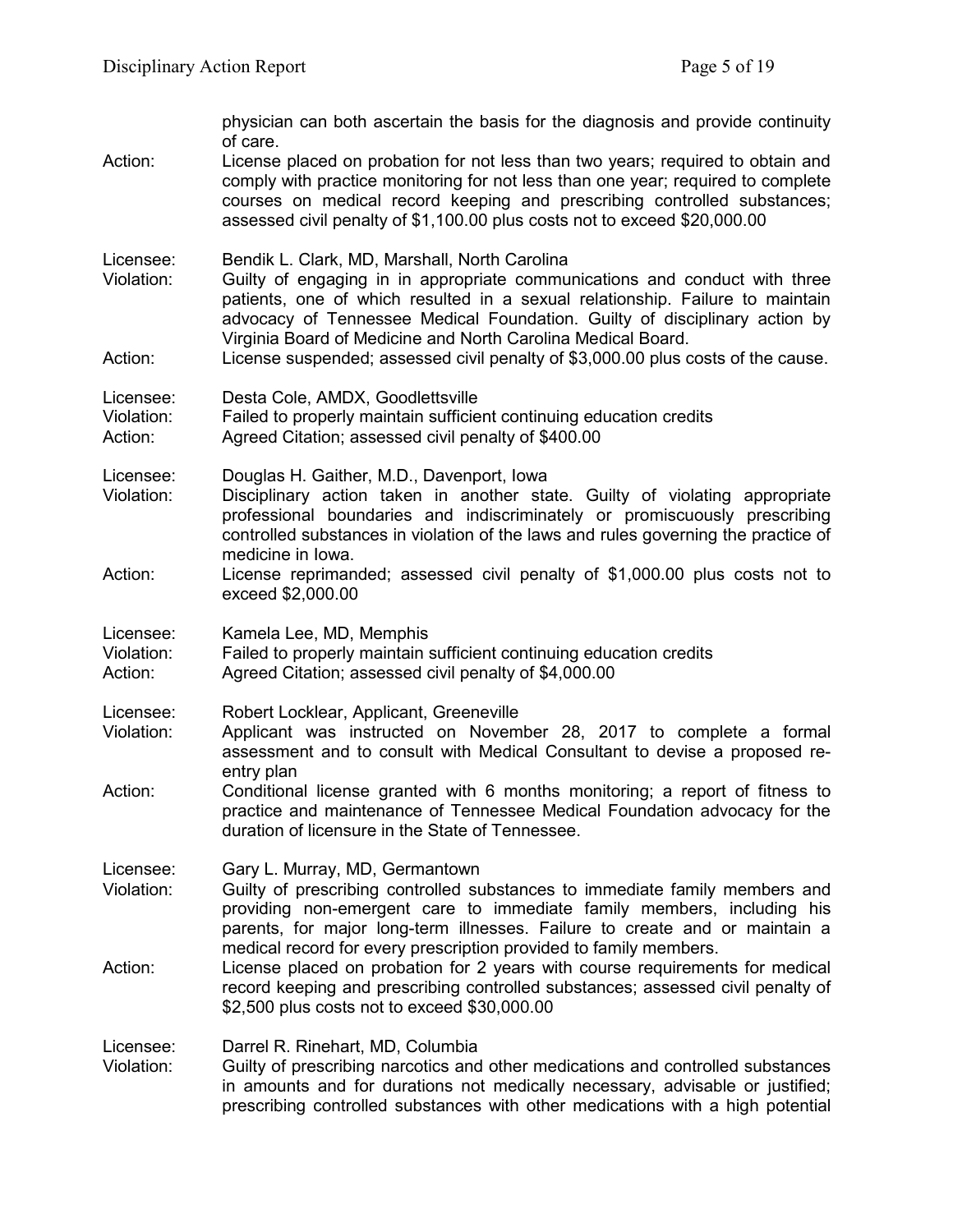for abuse and did so without conducting a physical examination in order to make a clear objective finding of a chronic pain source to justify ongoing and increasing prescribing; prescribed controlled substances without consulting the Controlled Substances Monitoring Database; prescribed controlled substances without obtaining a thorough history or inquiring into potential substance abuse history, without an appropriate written treatment plan, without justification nor medically necessary for patients' diagnoses, and not for a legitimate purpose. Prescribed narcotics and/or other controlled substances in quantities and durations such that the person would likely become addicted to the habit of taking said controlled substances and failed to make a bona fide effort to cure the habit.

Action: License suspended until expiration in May of 2019; permanently barred from renewing or reinstating license or applying for a new one; complete course on medical record keeping and prescribing controlled substances; assessed civil penalty of \$32,000.00 plus costs not to exceed \$100,000.00

Licensee: Stephen M. Sawrie, MD, Spanish Fort, Alabama

- Violation: Disciplinary action against a person licensed to practice medicine by another state or territory of the United States would constitute grounds for discipline of a person licensed in this state. Pursuant to summary suspension of Alabama license for severe alcohol addiction.
- Action: License voluntarily surrendered; assessed costs not to exceed \$1,000.00

| Licensee:  | Reinaldo Torres-Guillont, MD, Johnson City                          |
|------------|---------------------------------------------------------------------|
| Violation: | Failed to properly maintain sufficient continuing education credits |
| Action:    | Agreed Citation; assessed civil penalty of \$1,468.00               |

Licensee: Jill Wallner, MD, Crossville

Violation: Failed to properly maintain sufficient continuing education credits Action: Agreed Citation; assessed civil penalty of \$2,375.00

| Licensee: | Barry White, MD, Memphis |  |
|-----------|--------------------------|--|
|-----------|--------------------------|--|

Violation: Failed to properly maintain sufficient continuing education credits

Action: Agreed Citation; assessed civil penalty of \$200.00

### **BOARD OF MEDICAL EXAMINERS COMMITTEE ON PHYSICIANS ASSISTANTS**

Licensee: Audie Marlar, Jr, PA, Sharon Violation: Failed to comply with the federal and state laws regarding controlled substances by writing prescriptions to his family members without maintaining a medical record for the family members. Action: License Voluntarily surrendered and retired and may not at any time apply for another Tennessee Physician Assistant license.

### **COUNCIL OF CERTIFIED PROFESSIONAL MIDWIFERY**

Licensee: Carolyn Drake Reisman, CPM, Chattanooga Violation: Failed to enter into a collaborative care plan with a physician Action: License placed on probation for 6 months with terms and assessed an \$800 civil penalty plus costs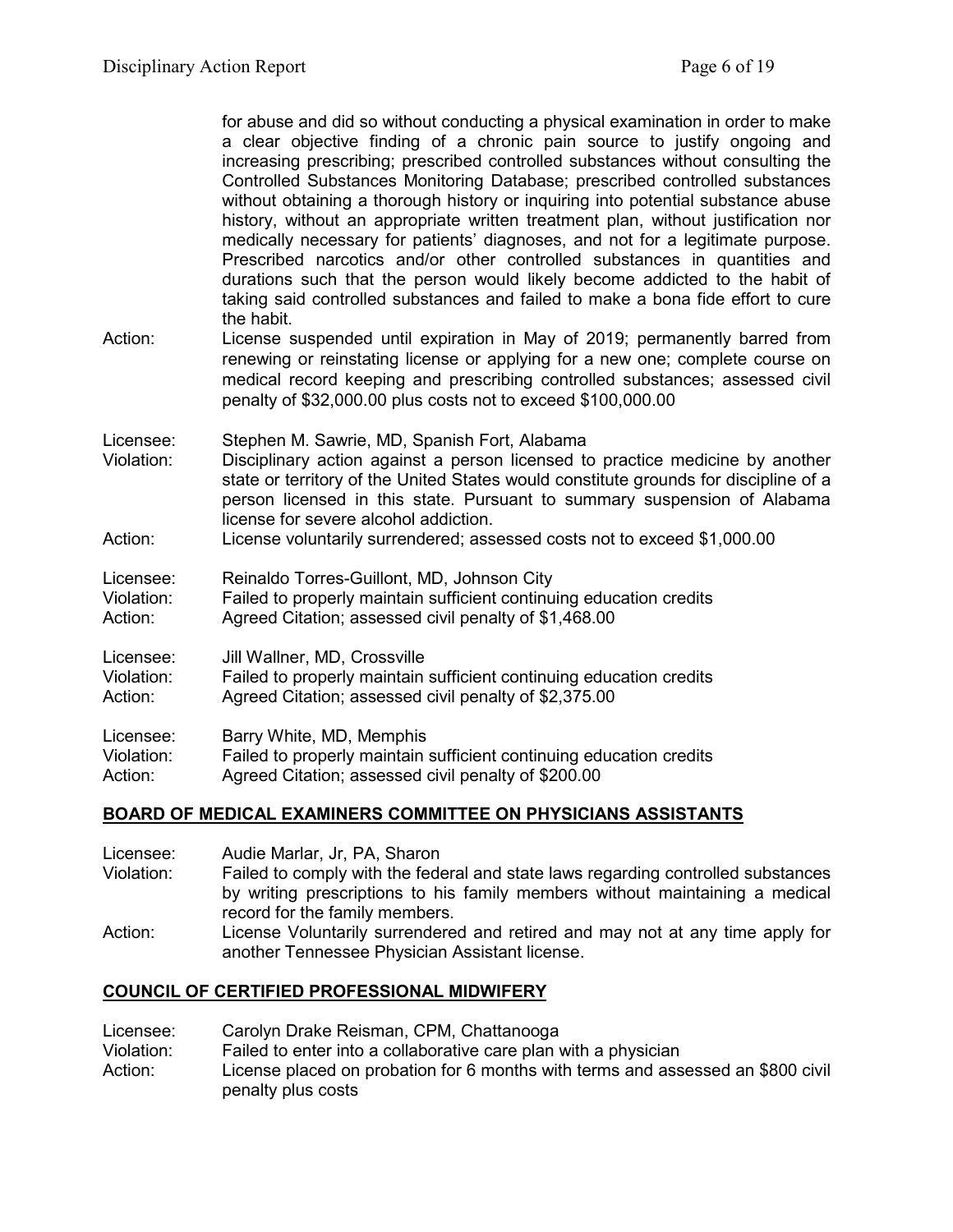## **BOARD OF NURSING**

| Carl H. Ananias, LPN, Watertown<br>Guilty of unprofessional conduct; to wit: refusing to submit to a drug test or<br>testing positive for any drug on any government or private sector pre-<br>employment, employer-ordered, or confirmed drug test<br>License suspended pending evaluation undergone with Tennessee Professional<br>Assistance Program and monitoring agreement signed if required                                                                                                                |
|--------------------------------------------------------------------------------------------------------------------------------------------------------------------------------------------------------------------------------------------------------------------------------------------------------------------------------------------------------------------------------------------------------------------------------------------------------------------------------------------------------------------|
| Latoya Banks-Lewis, LPN, Memphis<br>Guilty of unprofessional conduct; to wit: has violated or attempted to violate<br>directly or indirectly, or assisted in or abetted in the violation of, or conspired to<br>violate, any provision of this chapter or any lawful order of the board issued<br>pursuant thereto                                                                                                                                                                                                 |
| License revoked; assessed civil penalty of \$150.00 plus costs not to exceed<br>\$5,000.00                                                                                                                                                                                                                                                                                                                                                                                                                         |
| Kim L. Biggs, APRN/RN, Lafayette<br>Making materially incorrect, inconsistent, or unintelligible entries in patient<br>records or in the records of any health care facility pertaining to the obtaining,<br>possessing or administration of any controlled substance as defined in the<br>Federal Controlled Substance Act; inappropriate prescribing/over-prescribing;<br>unprofessional conduct                                                                                                                 |
| APRN certificate and RN license suspended for thirty days with terms; after<br>thirty days APRN and RN placed on probation for no less than two years with<br>terms; surrender all DEA licenses and will not (a) write or prescribe controlled<br>substances or (b) work in a pain management clinic until further Board order;<br>must appear before ARC to lift probation; must complete continuing education<br>hours; assessed civil penalties in the amount of \$5,000.00 plus costs not to<br>exceed \$5,000 |
|                                                                                                                                                                                                                                                                                                                                                                                                                                                                                                                    |

Licensee: Kelley Ann Bingham, RN, Bayville LA Violation: Addicted to alcohol or drugs to the degree of interfering with nursing duties; guilty of unprofessional conduct; to wit: failure to maintain a record for each patient with accurately reflects the nursing problems and interventions for the patient; making materially incorrect, inconsistent, or unintelligible entries in any patient records or in the records of any health care facility pertaining to the obtaining, possessing or administration of any controlled substance as defined in the Federal Controlled Substance Act; unauthorized use or removal of narcotics, drugs, supplies, or equipment from any health care facility, school, institution or other work place location; and engaging in acts of dishonesty which relate to the practice of nursing Action: License voluntarily surrendered

Licensee: Amy L. Bowser, APRN, Brentwood

Violation: Failure to maintain a record for each patient with accurately reflects the nursing problems and interventions for the patient; failure to follow guidelines for proper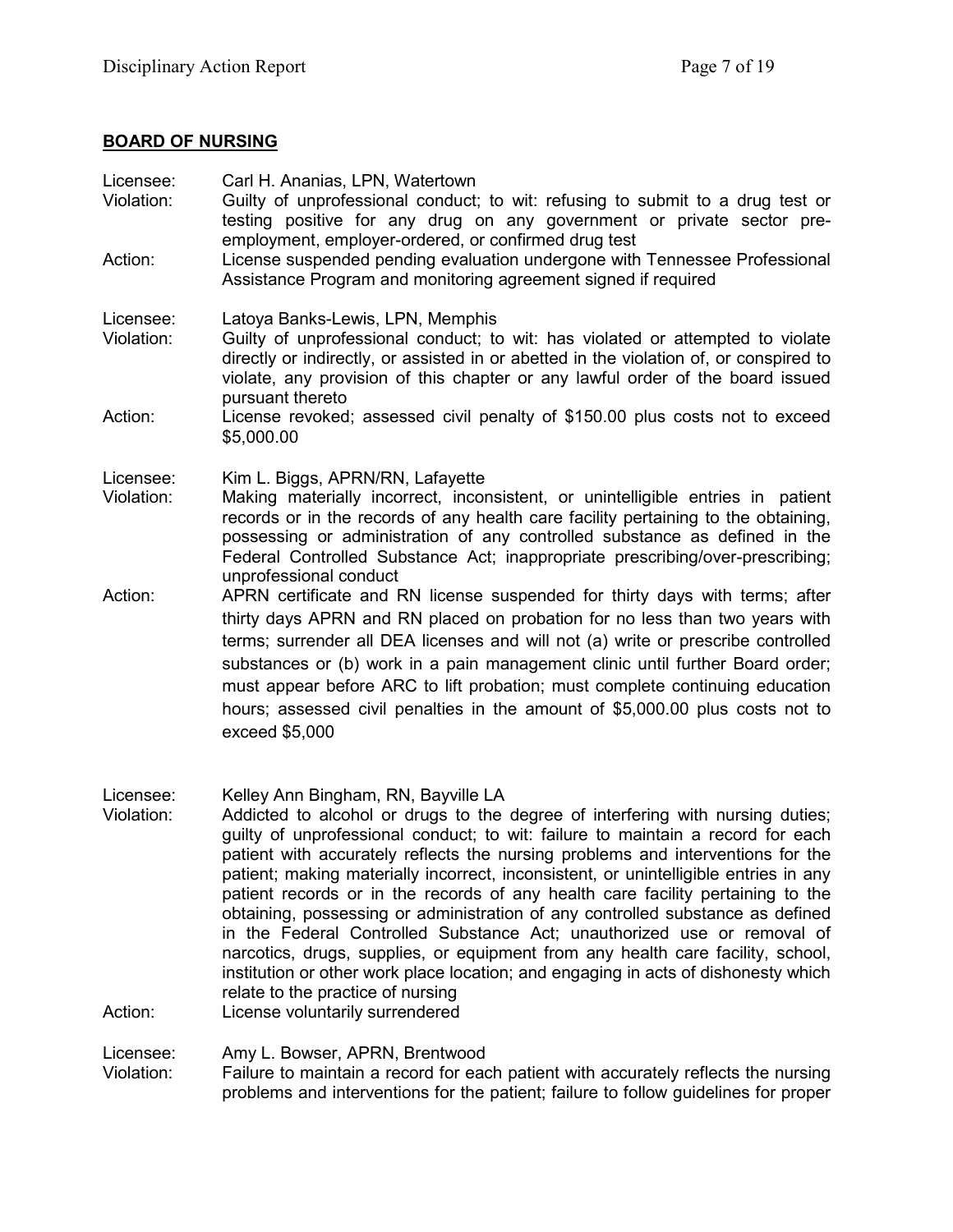prescribing for the treatment of pain Action: APRN certificate placed on probation for no less than three years with terms; must obtain continuing education credits; prohibited from working as an APRN in any licensed pain clinic; and must pay costs in the amount of \$2,000.00

Licensee: Melody Calley, RN, Joshua Tree CA<br>Violation: Guilty of unprofessional conduct: to

- Guilty of unprofessional conduct: to wit: failure to maintain a record for each patient with accurately reflects the nursing problems and interventions for the patient and/or failure to maintain a record for each patient which accurately reflects the name and title of the nurse providing care; and performing nursing techniques or procedure without proper education and practice
- Action: License placed on probation for no less than one year; must obtain continuing education credits; plus costs not to exceed \$300.00

#### Licensee: Loree Denise Clapham, RN, Tullahoma

- Violation: Guilty of a crime; unfit or incompetent by reason of negligence, habits, or other cause; and guilty of unprofessional conduct; to wit: failure to maintain a record for each patient with accurately reflects the nursing problems and interventions for the patient and/or failure to maintain a record for each patient which accurately reflects the name and title of the nurse providing care; making materially incorrect, inconsistent, or unintelligible entries in any patient records or in the records of any health care facility pertaining to the obtaining, possessing or administration of any controlled substance as defined in the Federal Controlled Substance Act; unauthorized use or removal of narcotics, drugs, supplies, or equipment from any health care facility, school, institution or other work place location; and engaging in acts of dishonesty which relate to the practice of nursing
- Action: License suspended for no less than six months and until evaluation undergone with Tennessee Professional Assistance Program and monitoring agreement signed if required; must obtain continuing education credits; assessed civil penalty of \$1,000.00

Licensee: Jennifer Elizabeth Cousins, LPN, Loudon

- Violation: Refusing to submit to a drug test or testing positive for any drug on any government or private sector pre-employment, employer-ordered, or confirmed drug test
- Action: License suspended pending evaluation undergone with Tennessee Professional Assistance Program and monitoring agreement signed if required

Licensee: Joshua A. Crisp, RN, Knoxville

- Violation: Guilty of unprofessional conduct; to wit: refusing to submit to a drug test or testing positive for any drug on any government or private sector preemployment, employer-ordered, or confirmed drug test
- Action: License suspended pending evaluation undergone with Tennessee Professional Assistance Program and monitoring agreement signed if required

Licensee: Autumn L. Davis, RN, Gatlinburg

Violation: Guilty of a crime; guilty of unprofessional conduct; to wit: making materially incorrect, inconsistent, or unintelligible entries in any patient records or in the records of any health care facility pertaining to the obtaining, possessing or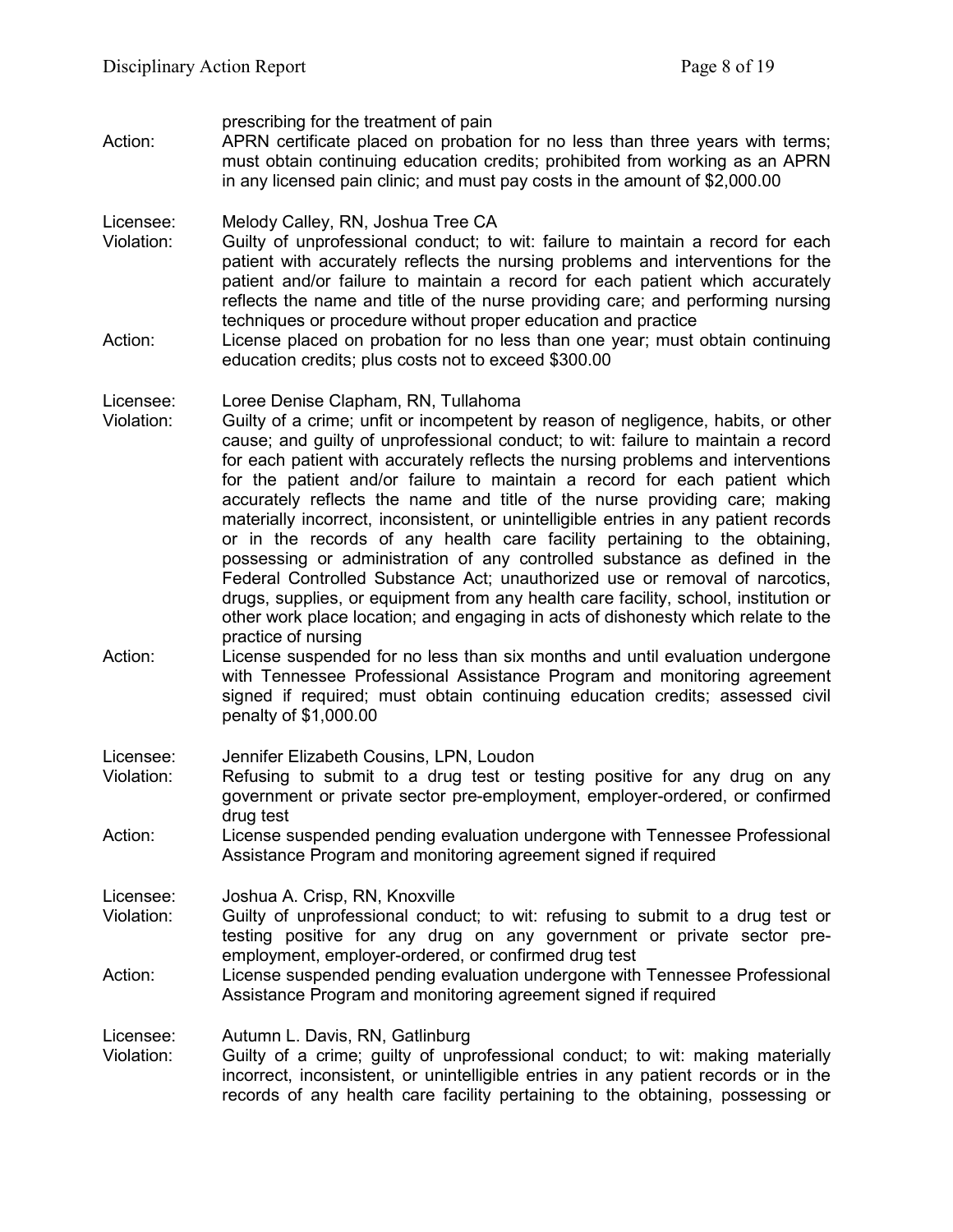administration of any controlled substance as defined in the Federal Controlled Substance Act; unauthorized use or removal of narcotics, drugs, supplies, or equipment from any health care facility, school, institution or other work place location; impersonating another licensed practitioner; and engaging in acts of dishonesty which relate to the practice of nursing

Action: License voluntarily surrendered; plus costs not to exceed \$500.00

Licensee: Donna A. Dinsmore, RN, Nashville

- Violation: Guilty of fraud or deceit in procuring or attempting to procure a license to practice nursing; guilty of a crime; guilty of unprofessional conduct
- Action: Renewal application granted; license renewed as a single state license valid in Tennessee only
- Licensee: Jordan L. Dyer, APRN/RN, Wartburg Violation: Guilty of unprofessional conduct; to wit: use of any intoxicating beverage or the illegal use of any narcotic or dangerous drug while on duty in any health care facility, school, institution, or other work place location; being under the influence of alcoholic beverages, or under the influence of drugs which impair judgement while on duty in any health care facility, school, institution, or other work place location; and engaging in acts of dishonesty which relate to the practice of nursing
- Action: APRN certificate and RN license suspended pending evaluation undergone with Tennessee Professional Assistance Program and monitoring agreement signed if required
- Licensee: Ladeana Marae Ealy, RN, Bybee
- Violation: Guilty of unprofessional conduct; to wit: failure to maintain a record for each patient with accurately reflects the nursing problems and interventions for the patient and/or failure to maintain a record for each patient which accurately reflects the name and title of the nurse providing care; and making materially incorrect, inconsistent, or unintelligible entries in any patient records or in the records of any health care facility pertaining to the obtaining, possessing or administration of any controlled substance as defined in the Federal Controlled Substance Act
- Action: License placed on probation for no less than one year; must obtain continuing education hours

Licensee: Angela K. Eldridge, LPN, Cookeville Violation: Violated or attempted to violate directly or indirectly, or assisted in or abetted in the violation of, or conspired to violate, any provision of this chapter or any lawful order of the board issued pursuant thereto

Action: License revoked; assessed civil penalty of \$150.00; plus costs not to exceed \$5,000.00

Licensee: Lisa D. Fair, RN, Unicoi

Violation: Guilty of unprofessional conduct; to wit: assigning unqualified person to perform functions of licensed persons or delegating nursing care function and tasks and/or responsibilities to others contrary to the Nurse Practice Act or rules and regulations to the detriment of patient safety; failing to supervise persons to whom nursing functions are delegated or assigned; failing to take appropriate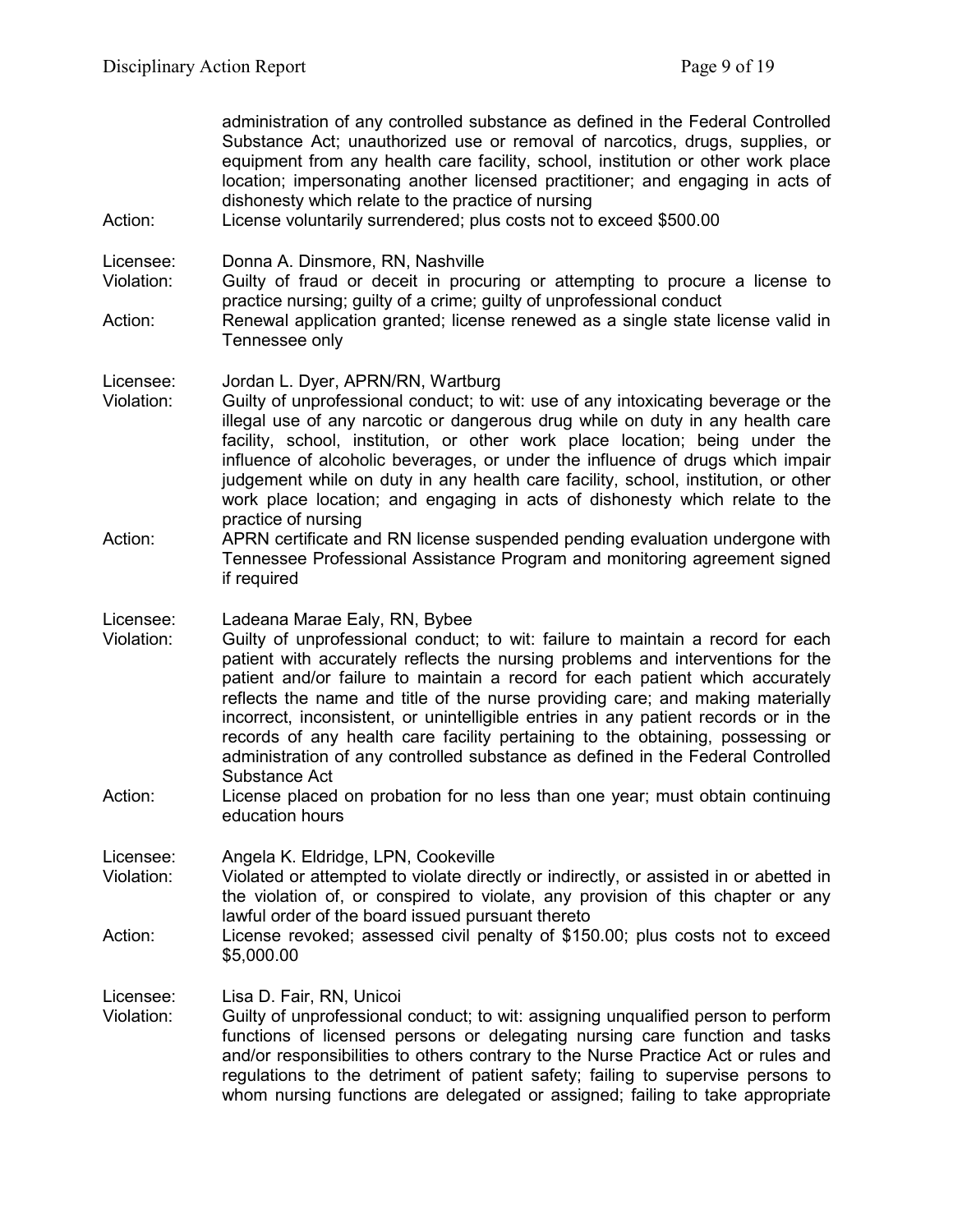action in safeguarding the patient from incompetent health care practices; and engaging in acts of dishonesty which relate to the practice of nursing Action: License reprimanded; must obtain continuing education hours Licensee: Jason P. Faith, RN, Madison Violation: Guilty of a crime; unfit or incompetent by reason of negligence, habits or other cause; and guilty of unprofessional conduct; to wit: engaging in acts of dishonesty which relate to the practice of nursing Action: License voluntarily surrendered Licensee: Jessica L. Fletcher, LPN, Madisonville Violation: Guilty of unprofessional conduct; to wit: refusing to submit to a drug test or testing positive for any drug on any government or private sector preemployment, employer-ordered, or confirmed drug test Action: License suspended pending evaluation undergone with Tennessee Professional Assistance Program and monitoring agreement signed if required Licensee: Rhonda G. Flynn, RN, Lenoir City Violation: Guilty of a crime; unfit or incompetent by reason of negligence, habits or other cause; addicted to alcohol or drugs to the degree of interfering with nursing duties; and guilty of unprofessional conduct; to wit: use of any intoxicating beverage or the illegal use of any narcotic or dangerous drug while on duty in any health care facility, school, institution, or other work place location; being under the influence of alcoholic beverages, or under the influence of drugs which impair judgement while on duty in any health care facility, school, institution, or other work place location; and engaging in acts of dishonesty which relate to the practice of nursing Action: License suspended pending evaluation undergone with Tennessee Professional Assistance Program and monitoring agreement signed if required Licensee: Candace Gauvin, RN, Cookeville Violation: Unfit or incompetent by reason of negligence, habits or other cause; and guilty of unprofessional conduct; to wit: failure to maintain a record for each patient with accurately reflects the nursing problems and interventions for the patient and/or failure to maintain a record for each patient which accurately reflects the name and title of the nurse providing care; making false or materially incorrect, inconsistent, or unintelligible entries in any patient records or in the records of any health care facility pertaining to the obtaining, possessing or administration of any controlled substance as defined in the Federal Controlled Substance Act; and unauthorized use or removal of narcotics, drugs, supplies, or equipment from any health care facility, school, institution or other work place location Action: License placed on probation for no less than one year; must obtain continuing education credits; assessed civil penalty of \$1,000.00 plus costs not to exceed

#### Licensee: Brandon Goodman, RN, Lexington Violation: Guilty of unprofessional conduct; to wit: revocation, suspension, probation, or other discipline of a license to practice nursing by another state or territory of the United States for any act of omission which would constitute grounds for the revocation, suspension, probation, or other discipline of a license in this state

\$1,000.00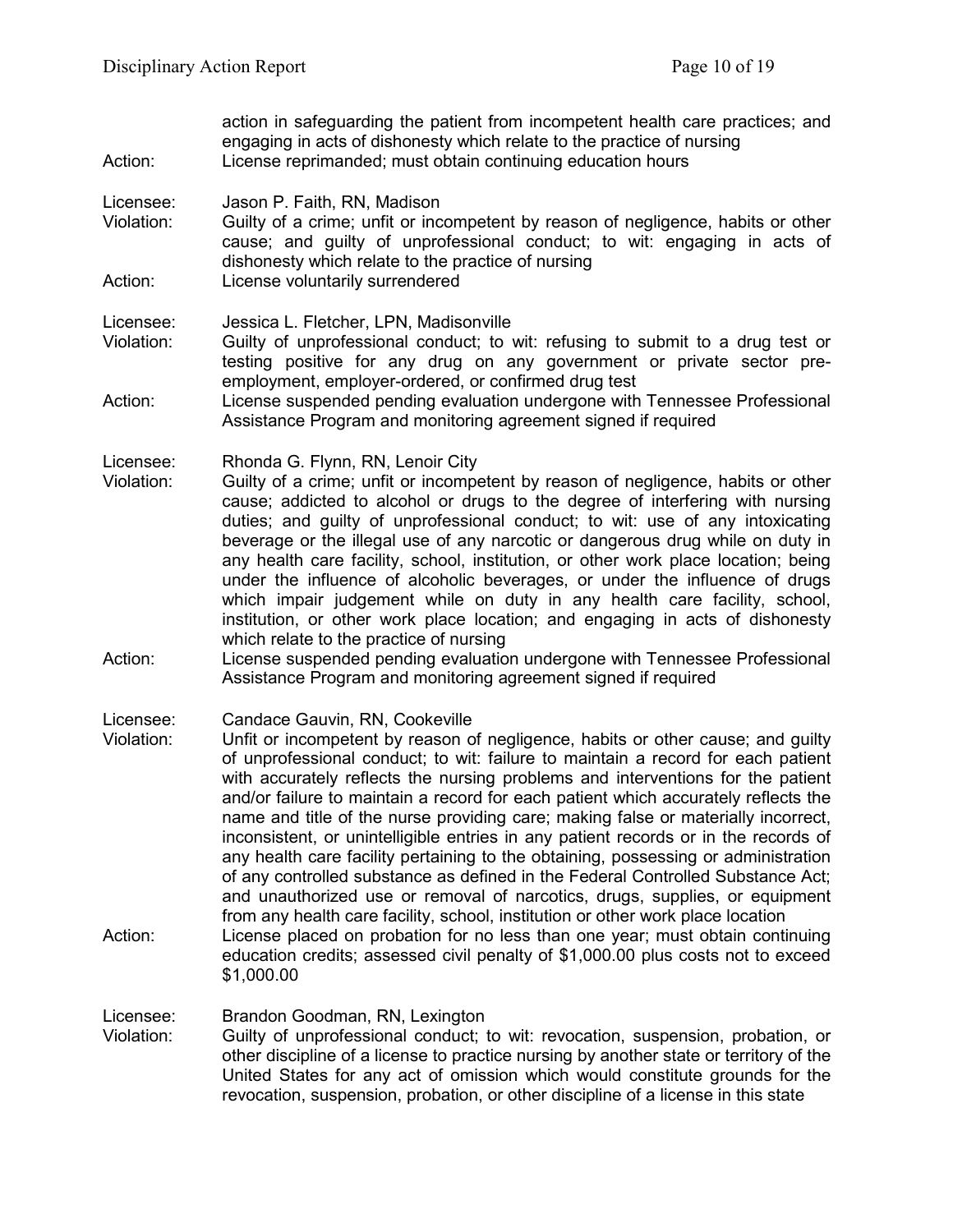Action: License suspended; suspension stayed; license placed on probation for no less than three years to run concurrent to TNPAP; plus costs not to exceed \$500.00

Licensee: Deborah L. Graves, APRN/RN, Trenton

- Violation: Unfit or incompetent by reason of negligence, habits or other cause; and guilty of unprofessional conduct; to wit: failure to maintain a record for each patient with accurately reflects the nursing problems and interventions for the patient and/or failure to maintain a record for each patient which accurately reflects the name and title of the nurse providing care; and over-prescribing
- Action: APRN certificate and RN license reprimanded; must obtain continuing education credits; assessed civil penalties of \$1,900.00; plus costs not to exceed \$500.00

Licensee: Dianne W. Johnson, LPN, Nashville

- Violation: Guilty of unprofessional conduct; to wit: refusing to submit to a drug test or testing positive for any drug on any government or private sector preemployment, employer-ordered, or confirmed drug test
- Action: License suspended pending evaluation undergone with Tennessee Professional Assistance Program and monitoring agreement signed if required

Licensee: Kristy M. Johnson, RN, Dyer

- Violation: Guilty of a crime; guilty of unprofessional conduct<br>Action: Reinstatement application granted: license susper
- Reinstatement application granted; license suspended with terms
- Licensee: Pamela Tameka Jones, RN, Memphis<br>Violation: Unfit or incompetent by reason of negl
- Unfit or incompetent by reason of negligence, habits, or other cause; addicted to alcohol or drugs to the degree of interfering with nursing duties; guilty of unprofessional conduct; to wit: unauthorized use or removal of narcotics, drugs, supplies, or equipment from any health care facility, school, institution or other work place location; and engaging in acts of dishonesty which relate to the practice of nursing
- Action: License suspended; suspension stayed; license placed on probation for no less than three years to run concurrent to TNPAP

Licensee: Amanda Sayne Kulka, KY LPN, Russellville KY

- Violation: Guilty of unprofessional conduct; to wit: failure to maintain a record for each patient with accurately reflects the nursing problems and interventions for the patient and/or failure to maintain a record for each patient which accurately reflects the name and title of the nurse providing care; and engaging in acts of dishonesty which relate to the practice of nursing
- Action: Privilege to practice nursing in the State of Tennessee voluntarily surrendered; must cease and desist the practice of nursing in the State of Tennessee

Licensee: Christopher M. Kyle, RN, Valparaiso IN

Violation: Guilty of unprofessional conduct; revocation, suspension, probation, or other discipline of a license to practice nursing by another state or territory of the United States for any act of omission which would constitute grounds for the revocation, suspension, probation, or other discipline of a license in this state Action: License placed on probation until documentation provided showing Indiana discipline has been lifted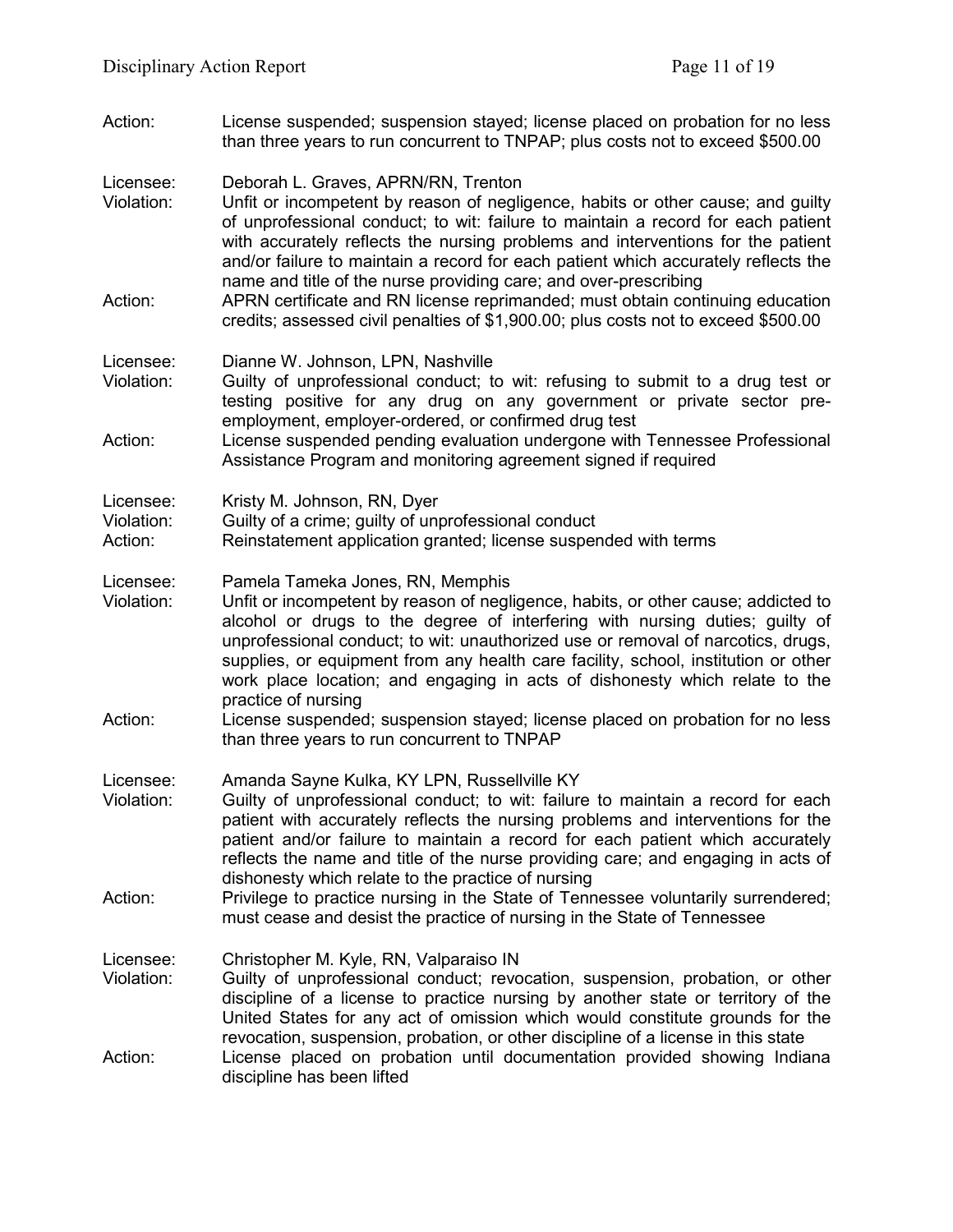## Licensee: Jacquelyne Parker Latson, RN, Stayden

Unfit or incompetent by reason of negligence, habits, or other cause; addicted to alcohol or drugs to the degree of interfering with nursing duties; guilty of unprofessional conduct; to wit: unauthorized use or removal of narcotics, drugs, supplies, or equipment from any health care facility, school, institution or other work place location; use of any intoxicating beverage or the illegal use of any narcotic or dangerous drug while on duty in any health care facility, school, institution, or other work place location; being under the influence of alcoholic beverages, or under the influence of drugs which impair judgement while on duty in any health care facility, school, institution, or other work place location; and engaging in acts of dishonesty which relate to the practice of nursing Action: License suspended; suspension stayed; license placed on probation for no less than three years to run concurrent to TNPAP

### Licensee: Crystal Renee Lofton (Hill), APRN/RN, Medina

Violation: Guilty of unprofessional conduct; to wit: failure to : (a) Performed an appropriate history and physical examination; and (b) Made a diagnosis based upon the examinations and all diagnostic and laboratory tests consistent with good health care; and (c) Formulated a therapeutic plan, and discussed it, along with the basis for it and the risks and benefits of various treatments options, a part of which might be the prescription or dispensed drug, with the patient; and (d) Insured availability of the Advanced Practice Nurse with proper authority to prescribe, or coverage for the patient for appropriate follow-up care; and (e) maintain a record for each patient with accurately reflects the nursing problems and interventions for the patient and/or failure to maintain a record for each patient which accurately reflects the name and title of the nurse providing care Action: APRN certificate and RN license placed on probation for no less than one year; must provide monthly reports from supervising physician regarding prescribing; must obtain twelve hours of continuing education; assessed civil penalties of \$750.00; plus costs not to exceed \$1,000.00

# Licensee: Brittney L. Lopez, LPN, Clarksville<br>Violation: Guilty of unprofessional conduct:

- Guilty of unprofessional conduct; to wit: unfit or incompetent by reason of negligence, habits, or other cause; failure to maintain a record for each patient with accurately reflects the nursing problems and interventions for the patient and/or failure to maintain a record for each patient which accurately reflects the name and title of the nurse providing care; abandoning or neglecting a patient requiring nursing care; making false or materially incorrect, inconsistent, or unintelligible entries in any patient records or in the records of any health care facility pertaining to the obtaining, possessing or administration of any controlled substance as defined in the Federal Controlled Substance Act; being under the influence of alcoholic beverages, or under the influence of drugs which impair judgement while on duty in any health care facility, school, institution, or other work place location; impersonating another licensed practitioner; and engaging in acts of dishonesty which relate to the practice of nursing
- Action: License revoked; assessed civil penalty of \$1,000.00 plus costs not to exceed \$5,000.00

Licensee: Ricky D. Lyle, RN, Nashville Violation: Tennessee Code Ann. 63-7-115(a)(1)(B) and (F)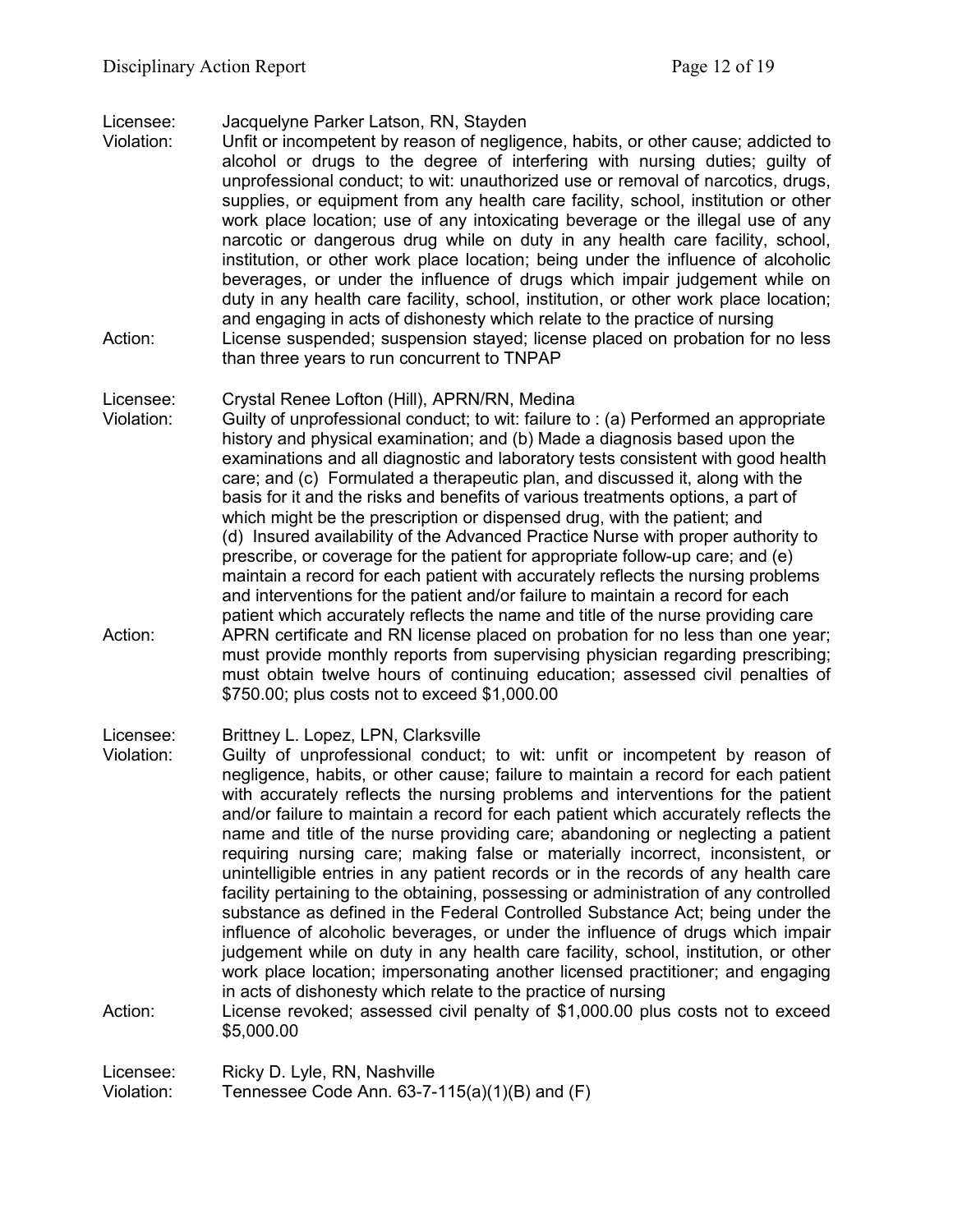- Action: Renewal application denied
- Licensee: Marlena Lanell Malone, RN, Chickamauga GA Violation: Guilty of unprofessional conduct; revocation, suspension, probation, or other discipline of a license to practice nursing by another state or territory of the United States for any act of omission which would constitute grounds for the revocation, suspension, probation, or other discipline of a license in this state
- Action: License voluntarily retired; plus costs not to exceed \$500.00
- Licensee: Melissa Head Morgan, LPN, Huntingdon
- Violation: Refusing to submit to a drug test or testing positive for any drug on any government or private sector pre-employment, employer-ordered, or confirmed drug test; unfit or incompetent by reason of negligence, habits, or other cause; addicted to alcohol or drugs to the degree of interfering with nursing duties; and guilty of unprofessional conduct; to wit: being under the influence of alcoholic beverages, or under the influence of drugs which impair judgement while on duty in any health care facility, school, institution, or other work place location Action: License suspended pending evaluation undergone with Tennessee Professional Assistance Program and monitoring agreement signed if required
- Licensee: Holly K. Morrison, LPN, Ooltewah<br>Violation: Guilty of a crime: unfit or incompe
- Guilty of a crime; unfit or incompetent by reason of negligence, habits, or other cause; addicted to alcohol or drugs to the degree of interfering with nursing duties; and guilty of unprofessional conduct; to wit: unauthorized use or removal of narcotics, drugs, supplies, or equipment from any health care facility, school, institution or other work place location; and engaging in acts of dishonesty which relate to the practice of nursing
- Action: License suspended pending evaluation undergone with Tennessee Professional Assistance Program and monitoring agreement signed if required
- Licensee: Sulenna Marie O'Connor, RN, Knoxville
- Violation: Guilty of unprofessional conduct; to wit: has violated or attempted to violate directly or indirectly, or assisted in or abetted in the violation of, or conspired to violate, any provision of this chapter or any lawful order of the board issued pursuant thereto Action: License revoked
- 
- Licensee: Teresa Parker, RN, Puryear
- Violation: Guilty of a crime; guilty of unprofessional conduct
- Action: License reinstated and suspended; suspension stayed; license placed on probation for no less than three years to run concurrent with Tennessee Professional Assistance Program monitoring agreement
- Licensee: Robin L. Peck, RN, Nolensville
- Violation: Guilty of unprofessional conduct; to wit: use of any intoxicating beverage or the illegal use of any narcotic or dangerous drug while on duty in any health care facility, school, institution, or other work place location; and being under the influence of alcoholic beverages, or under the influence of drugs which impair judgement while on duty in any health care facility, school, institution, or other work place location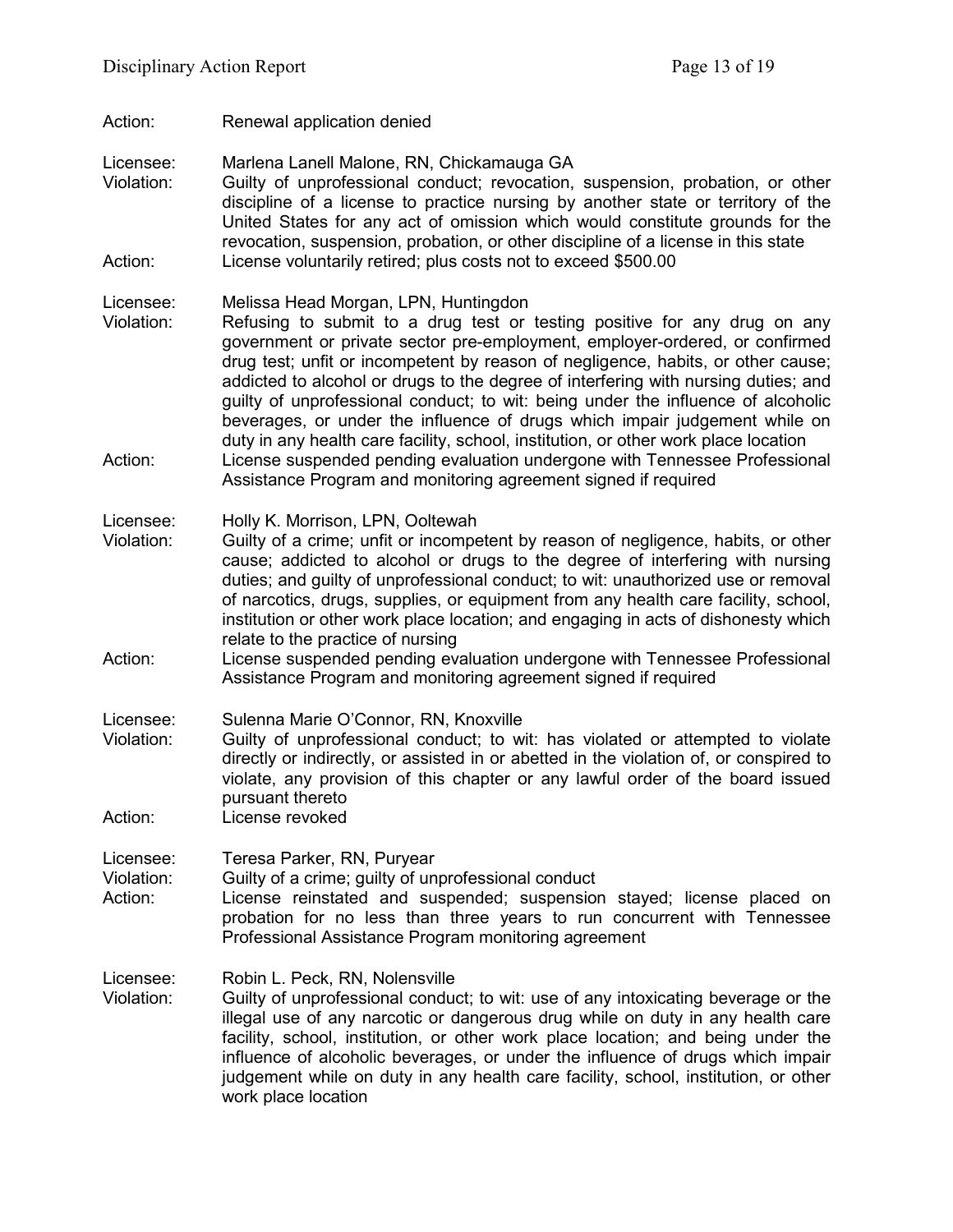Action: License suspended; suspension stayed; license placed on probation for no less than three years to run concurrent to TNPAP; plus costs not to exceed \$500.00

Licensee: Leslie Pipkin, RN, Lexington

- Violation: Addicted to alcohol or drugs to the degree of interfering with nursing duties; guilty of unprofessional conduct; to wit: unauthorized use or removal of narcotics, drugs, supplies, or equipment from any health care facility, school, institution or other work place location; and engaging in acts of dishonesty which relate to the practice of nursing
- Action: License voluntarily surrendered; plus costs not to exceed \$1,000.00

#### Licensee: Alyssa Puckett, RN, Knoxville

Violation: Unfit or incompetent by reason of negligence, habits or other cause; and guilty of unprofessional conduct; to wit: being under the influence of alcoholic beverages, or under the influence of drugs which impair judgement while on duty in any health care facility, school, institution, or other work place location Action: License suspended pending evaluation undergone with Tennessee Professional Assistance Program and monitoring agreement signed if required

#### Licensee: Felicia Roberts, RN, Lawrenceburg

- Violation: Guilty of fraud or deceit in procuring or attempting to procure a license to practice nursing; guilty of a crime; and guilty of unprofessional conduct; to wit: revocation, suspension, probation, or other discipline of a license to practice nursing by another state or territory of the United States for any act of omission which would constitute grounds for the revocation, suspension, probation, or other discipline of a license in this state
- Action: License placed on probation for no less than one year; assessed civil penalty of \$500.00

#### Licensee: Ashley Suzanne Robinson, LPN, Gallatin

- Violation: Refusing to submit to a drug test or testing positive for any drug on any government or private sector pre-employment, employer-ordered, or confirmed drug test; and guilty of unprofessional conduct; to wit: failure to maintain a record for each patient with accurately reflects the nursing problems and interventions for the patient and/or failure to maintain a record for each patient which accurately reflects the name and title of the nurse providing care; making false or materially incorrect, inconsistent, or unintelligible entries in any patient records or in the records of any health care facility pertaining to the obtaining, possessing or administration of any controlled substance as defined in the Federal Controlled Substance Act
- Action: License suspended pending evaluation undergone with Tennessee Professional Assistance Program and monitoring agreement signed if required

Licensee: Kathleen Creelman Robinson, NC RN, Hayesville NC

Violation: Guilty of unprofessional conduct; to wit: failure to maintain a record for each patient with accurately reflects the nursing problems and interventions for the patient and/or failure to maintain a record for each patient which accurately reflects the name and title of the nurse providing care; making false or materially incorrect, inconsistent, or unintelligible entries in any patient records or in the records of any health care facility pertaining to the obtaining, possessing or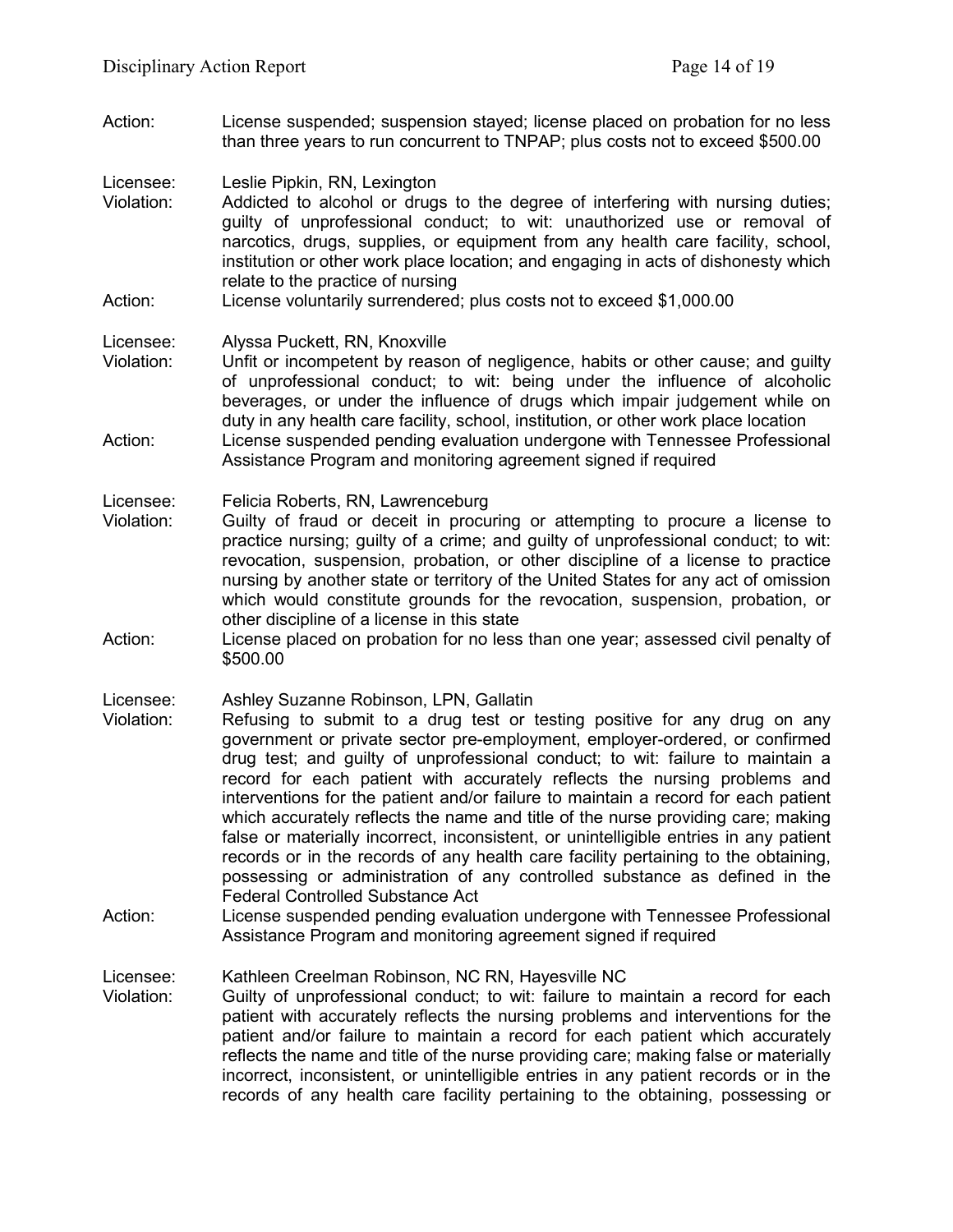|                         | administration of any controlled substance as defined in the Federal Controlled<br>Substance Act                                                                                                                                                                                                                                                                                                                                                                                                                                                                                                                                                                                                                                                                                                                                                   |
|-------------------------|----------------------------------------------------------------------------------------------------------------------------------------------------------------------------------------------------------------------------------------------------------------------------------------------------------------------------------------------------------------------------------------------------------------------------------------------------------------------------------------------------------------------------------------------------------------------------------------------------------------------------------------------------------------------------------------------------------------------------------------------------------------------------------------------------------------------------------------------------|
| Action:                 | Privilege to practice nursing in the State of Tennessee is revoked; must cease<br>and desist the practice of nursing in the State of Tennessee                                                                                                                                                                                                                                                                                                                                                                                                                                                                                                                                                                                                                                                                                                     |
| Licensee:<br>Violation: | M. Michelle Robinson, LPN, Antioch<br>Guilty of unprofessional conduct; to wit: engaging in acts of dishonesty which<br>relate to the practice of nursing                                                                                                                                                                                                                                                                                                                                                                                                                                                                                                                                                                                                                                                                                          |
| Action:                 | License reprimanded                                                                                                                                                                                                                                                                                                                                                                                                                                                                                                                                                                                                                                                                                                                                                                                                                                |
| Licensee:<br>Violation: | Josanna R. Simpson, KY RN, Hopkinsville KY<br>Refusing to submit to a drug test or testing positive for any drug on any<br>government or private sector pre-employment, employer-ordered, or confirmed<br>drug test; guilty of unprofessional conduct; to wit: failure to maintain a record for<br>each patient with accurately reflects the nursing problems and interventions for<br>the patient and/or failure to maintain a record for each patient which accurately<br>reflects the name and title of the nurse providing care; and : revocation,<br>suspension, probation, or other discipline of a license to practice nursing by<br>another state or territory of the United States for any act of omission which<br>would constitute grounds for the revocation, suspension, probation, or other<br>discipline of a license in this state |
| Action:                 | Privilege to practice nursing in the State of Tennessee is revoked; must cease<br>and desist the practice of nursing in the State of Tennessee; assessed civil<br>penalties of \$500.00; plus costs not to exceed \$5,000.00                                                                                                                                                                                                                                                                                                                                                                                                                                                                                                                                                                                                                       |
| Licensee:<br>Violation: | Shederyl Lynn Stewart, RN, Ooltewah<br>Guilty of unprofessional conduct; to wit: engaging in acts of dishonesty which<br>relate to the practice of nursing                                                                                                                                                                                                                                                                                                                                                                                                                                                                                                                                                                                                                                                                                         |
| Action:                 | License placed on probation for no less than one year; must obtain twenty hours<br>of continuing education credits; assessed civil penalty of \$1,000.00; plus costs<br>not to exceed \$5,000.00                                                                                                                                                                                                                                                                                                                                                                                                                                                                                                                                                                                                                                                   |
| Licensee:               | Amanda S. Thedford, RN, Spring City                                                                                                                                                                                                                                                                                                                                                                                                                                                                                                                                                                                                                                                                                                                                                                                                                |
| Violation:              | Unfit or incompetent by reason of negligence, habits or other cause; addicted to<br>alcohol or drugs to the degree of interfering with nursing duties; and guilty of<br>unprofessional conduct; to wit: unauthorized use or removal of narcotics, drugs,<br>supplies, or equipment from any health care facility, school, institution or other<br>work place location; and engaging in acts of dishonesty which relate to the<br>practice of nursing                                                                                                                                                                                                                                                                                                                                                                                               |
| Action:                 | License suspended; suspension stayed; license placed on probation for no less<br>than three years to run concurrent to TNPAP                                                                                                                                                                                                                                                                                                                                                                                                                                                                                                                                                                                                                                                                                                                       |
| Licensee:<br>Violation: | Mary Frances Vester, RN, Nashville<br>Guilty of a crime; unfit or incompetent by reason of negligence, habits or other<br>cause; addicted to alcohol or drugs to the degree of interfering with nursing<br>duties; and guilty of unprofessional conduct; to wit: engaging in acts of<br>dishonesty which relate to the practice of nursing                                                                                                                                                                                                                                                                                                                                                                                                                                                                                                         |
| Action:                 | License suspended pending evaluation undergone with Tennessee Professional<br>Assistance Program and monitoring agreement signed if required                                                                                                                                                                                                                                                                                                                                                                                                                                                                                                                                                                                                                                                                                                       |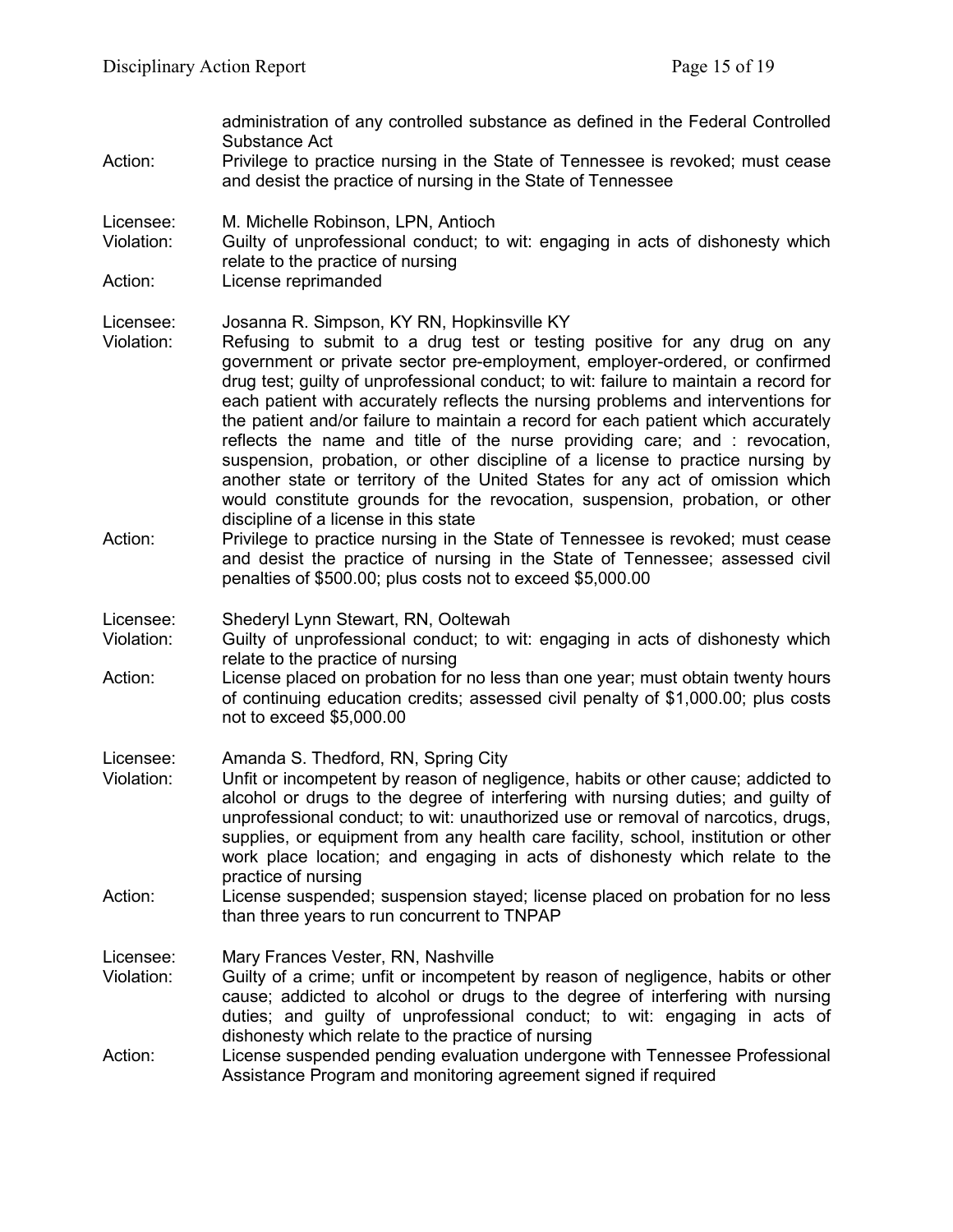Licensee: Ray D. Wakefield, APRN/RN, Medina

- Unfit or incompetent by reason of negligence, habits or other cause; guilty of unprofessional conduct; to wit: failure to maintain a record for each patient with accurately reflects the nursing problems and interventions for the patient and/or failure to maintain a record for each patient which accurately reflects the name and title of the nurse providing care; over prescribing; and engaging in acts of dishonesty which relate to the practice of nursing
- Action: APRN certificate and RN license placed on probation for no less than one year; must provide monthly certification signed by supervising physician; must obtain twelve hours of continuing education; assessed civil penalty of \$400.00; plus costs not to exceed \$500.00

Licensee: Lisa C. Weber, RN, Cohoes NY

Violation: Guilty of unprofessional conduct; to wit: revocation, suspension, probation, or other discipline of a license to practice nursing by another state or territory of the United States for any act of omission which would constitute grounds for the revocation, suspension, probation, or other discipline of a license in this state; and engaging in acts of dishonesty which relate to the practice of nursing Action: License revoked; plus costs not to exceed \$5,000

#### Licensee: Cynthia L. Whisenant, APRN/RN, Maryville

- Violation: Guilty of unprofessional conduct; failed to create and maintain a record for each patient including a documented medical history and physical examination to include pain history, any pertinent evaluations by another provider, history of and potential for substance abuse, pertinent coexisting diseases and conditions, psychological functions, and the presence of a recognized medical indication for the use of a controlled substance; failure to discuss the risks and benefits of the use of controlled substances with each patient.
- Action: License reprimanded; complete course on medical record keeping and prescribing controlled substances; assessed civil penalty of \$500.00; plus costs not to exceed \$3,000.00

Licensee: Susan Nicole Wilkinson, RN, Collierville

- Violation: Guilty of unprofessional conduct; to wit: failure to maintain a record for each patient with accurately reflects the nursing problems and interventions for the patient and/or failure to maintain a record for each patient which accurately reflects the name and title of the nurse providing care; making false or materially incorrect, inconsistent, or unintelligible entries in any patient records or in the records of any health care facility pertaining to the obtaining, possessing or administration of any controlled substance as defined in the Federal Controlled Substance Act; unauthorized use or removal of narcotics, drugs, supplies, or equipment from any health care facility, school, institution or other work place location; and engaging in acts of dishonesty which relate to the practice of nursing
- Action: License suspended pending evaluation undergone with Tennessee Professional Assistance Program and monitoring agreement signed if required; assessed civil penalties of \$1,100.00; plus costs not to exceed \$5,000.00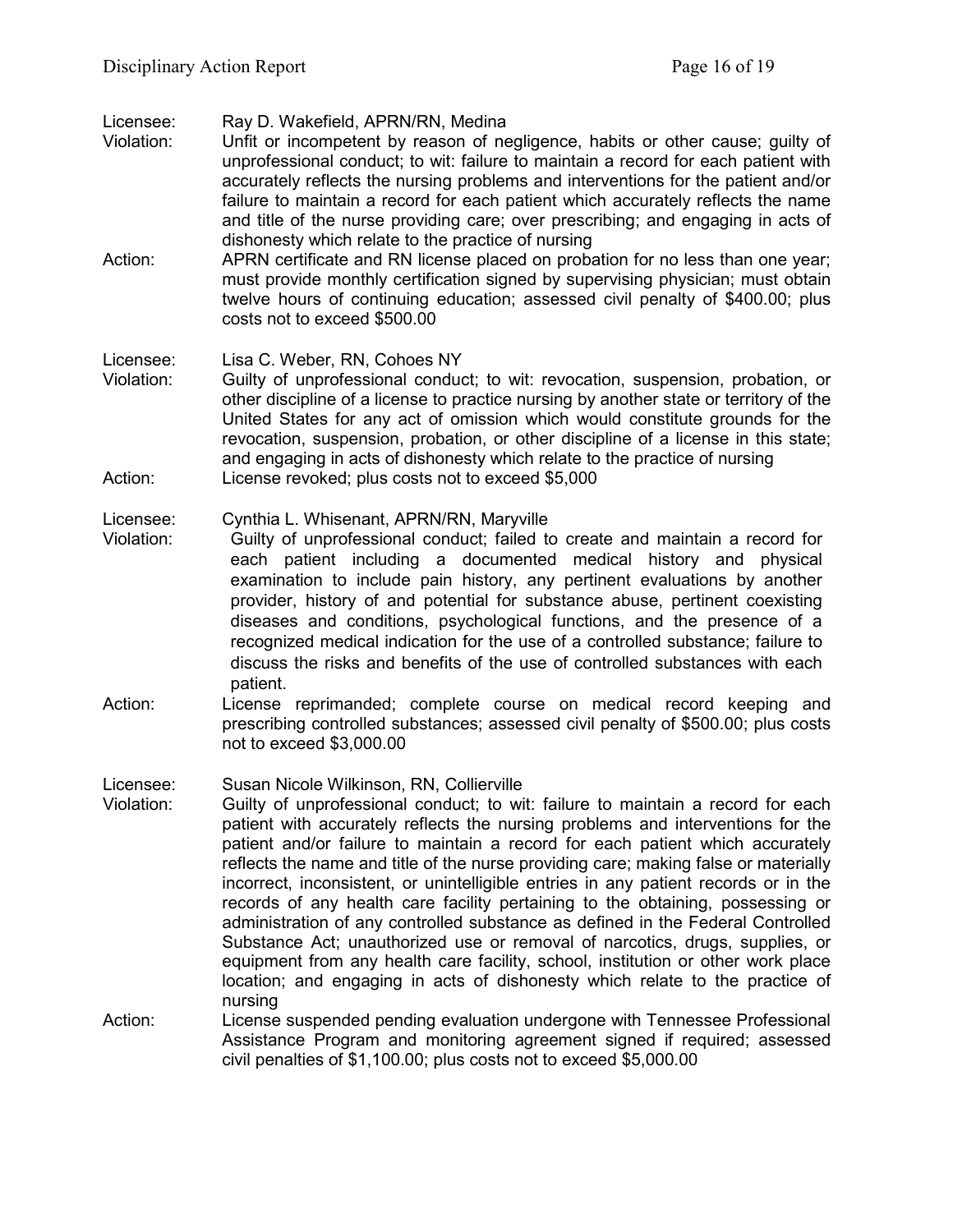Licensee: Holli Marie Womack, APRN/RN, Knoxville

Failure to report to Nursing Board a federal indictment within seven (7) calendar days of knowledge of indictment; pending criminal charges

Action: APRN certificate and RN license restricted until outcome of criminal proceedings; surrenders her DEA registrations for all controlled substances until further Board order; agrees to not practice in a pain management clinic; assessed civil penalties of \$200.00; plus costs not to exceed \$1,000.00

#### Licensee: Jeffery W. Young Jr., APRN/RN, Jackson

- Violation: Unfit or incompetent by reason of negligence, habits or other cause; guilty of unprofessional conduct; to wit: violation of drug statutes; failure to maintain a record for each patient which accurately reflects the nursing problems and interventions for the patient and/or failure to maintain a record for each patient which accurately reflects the name and title of the nurse providing care; and over-prescribing
- Action: APRN certificate and RN license placed on probation for no less than two years and multistate privilege to practice is void; must successfully complete coursework within six (6) months on medical record keeping and prescribing opioids; surrenders his DEA registration to prescribe Schedule II controlled substances for the duration of the probation; agrees to not prescribe Schedule III controlled substances for the duration of probation, with exceptions; must provide proof of supervising physician; assessed civil penalties of \$900.00 plus costs not to exceed \$40,000.00

### **BOARD OF OSTEOPATHIC EXAMINATION**

Licensee: John Jason James, DO, Shelbyville

- Violation: Failed to notify patients upon his departure from a practice group about their ability to select a new physician and their opportunity to have copies of their medical records forwarded to their new physician upon authorization. Failed to comply with supervision requirements by failing to make a personal review of the historical, physical and therapeutic data and so certify by his signature on patient charts within 30 days when a controlled substance had been prescribed by an APRN.
- Action: License reprimanded; assessed civil penalties of \$3,000.00 plus costs not to exceed \$2,000.00

Licensee: John M. Tabit, DO, Daniels, West Virginia Violation: Disciplinary action against the licensee to practice medicine by another state or territory of the United States for any acts or omissions that would constitute grounds for discipline of a licensee licensed in this state.

Action: License voluntarily surrendered; assessed costs not to exceed \$2,000.00

### **BOARD OF PHYSICAL THERAPY**

Licensee: Tracy Mullins, PT, Jefferson City Violation: Inappropriate conduct; failed to adhere to standards of ethics of the physical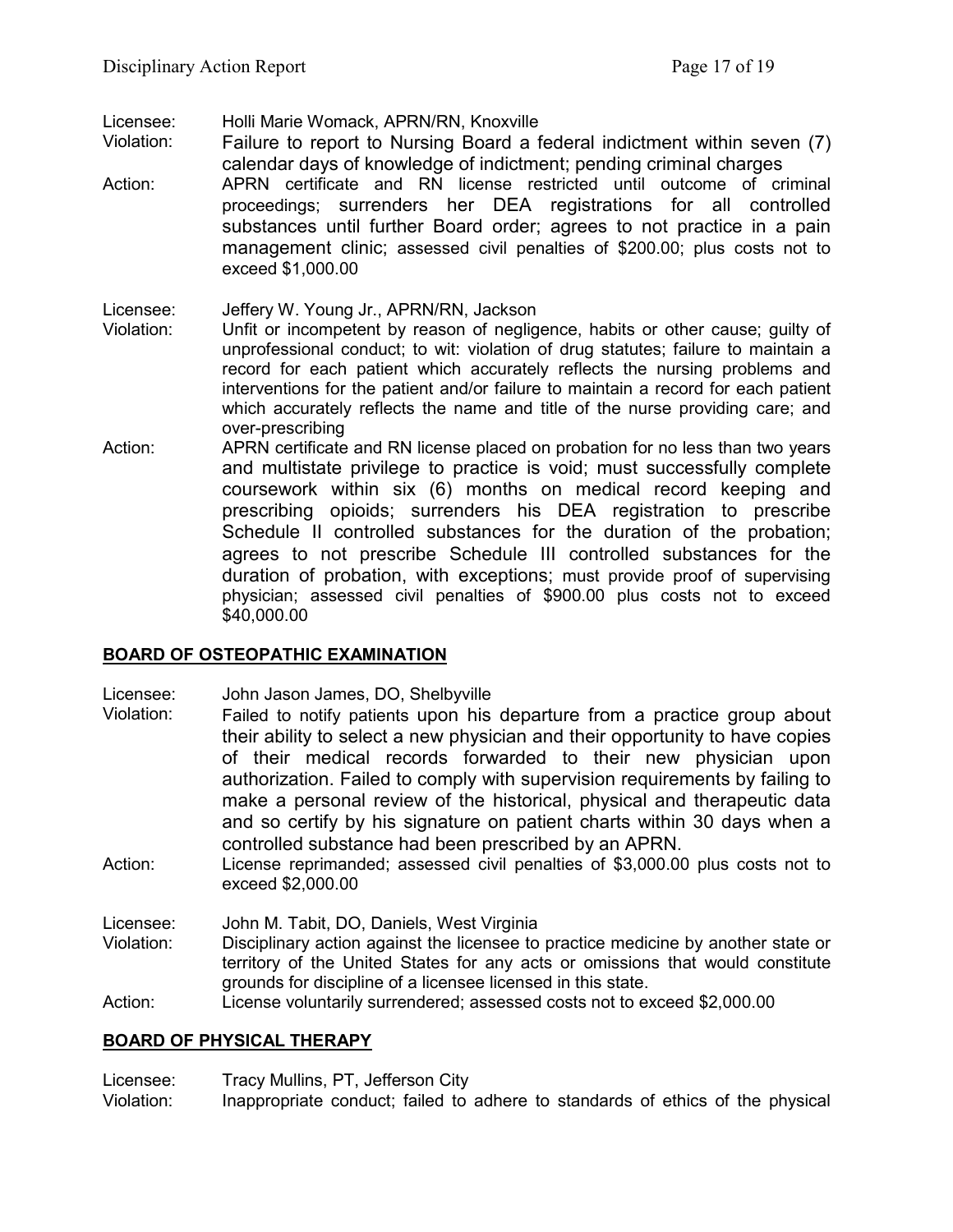#### therapy profession Action: License reprimanded; assessed costs not to exceed \$2,000.00

- Licensee: Dustin C. Rich, PT, Livingston
- Violation: Guilty of forging treatment records that were billed but did not occur; being guilty of fraud or deceit in the licensee's practice. Failing to adhere to standards of the physical therapy profession.
- Action: License suspended; suspension stayed; license placed on probation; prohibited from practicing as physical therapist in home health during probation; monitoring by TN Professional Assistance Program; acquire 8 additional continuing education hours; assessed civil penalty of \$600.00 plus costs not to exceed \$1,000.00.

| Licensee:  | Tiawanna Latrelle Williams, PT, Southaven, Mississippi                  |
|------------|-------------------------------------------------------------------------|
| Violation: | Failed to timely renew her license and practiced on an expired license. |
| Action:    | Agreed Citation; assessed civil penalty of \$750.00                     |

## **BOARD OF PODIATRIC MEDICAL EXAMINERS**

| Licensee:  | Crystal E. Jackson PXO, Madison                                                              |
|------------|----------------------------------------------------------------------------------------------|
| Violation: | Failed to timely renew license and practiced on an expired license.                          |
| Action:    | License reprimanded; assessed civil penalty of \$750.00 plus costs not to<br>exceed \$750.00 |

### **BOARD OF RESPIRATORY CARE**

| Licensee:  | Kristy Lee Ann Headrick, RRT, Ringgold, Georgia                         |
|------------|-------------------------------------------------------------------------|
| Violation: | Failed to timely renew her license and practiced on an expired license. |
| Action:    | Agreed Citation; assessed civil penalty of \$300.00                     |

### **ABUSE REGISTRY**

| Name:       | <b>Chanel Gunn</b>      |
|-------------|-------------------------|
| Abuse:      | Physical                |
| Profession: | <b>CNA Revoked</b>      |
| Name:       | Jessica Wiggins         |
| Abuse:      | Exploitation            |
| Profession: | <b>Not Provided</b>     |
| Name:       | Angela Louise Patterson |
| Abuse:      | <b>Verbal/Emotional</b> |
| Profession: | CNA Revoked             |
| Name:       | Lisa Campbell           |
| Abuse:      | Exploitation            |
| Profession: | Caregiver               |
| Name:       | Carlenia Louise Simmons |
| Abuse:      | Exploitation            |
| Profession: | Caregiver               |